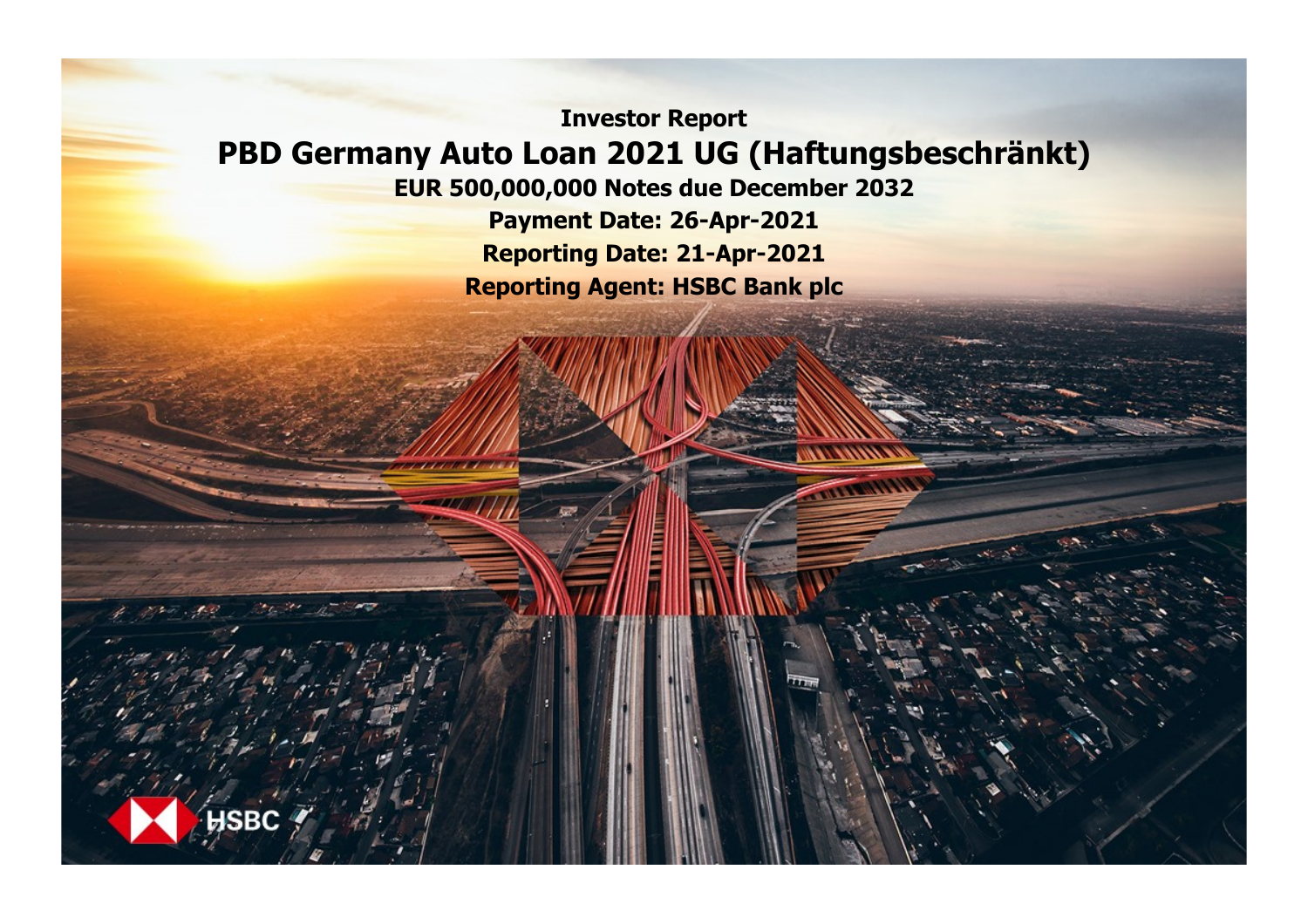

#### **Contents**

<span id="page-1-0"></span>

|                                | Page           |
|--------------------------------|----------------|
| Contents                       | 2              |
| <b>Transaction Details</b>     | 3              |
| <b>Transaction Parties</b>     | $\overline{4}$ |
| <b>Bond Report</b>             | 5              |
| <b>Bond Ratings</b>            | 6              |
| Reserve Account                | $\overline{7}$ |
| <b>Bank Accounts</b>           | 8              |
| Ledgers                        | 9              |
| Subordinated Loan              | 10             |
| <b>Expenses Report</b>         | 11             |
| Available Interest Collections | 12             |
| Interest Priority of Payments  | 13             |
| Available Principal Amount     | 14             |
| Principal Priority of Payments | 15             |
| Triggers & Events              | 16             |
| Counterparty Ratings           | 17             |
| Portfolio Summary              | 18             |
| Portfolio Concentration        | 21             |
| <b>Balance Sheet</b>           | 22             |
| Portfolio Stratifications      | 23             |
| <b>Disclaimer</b>              | 41             |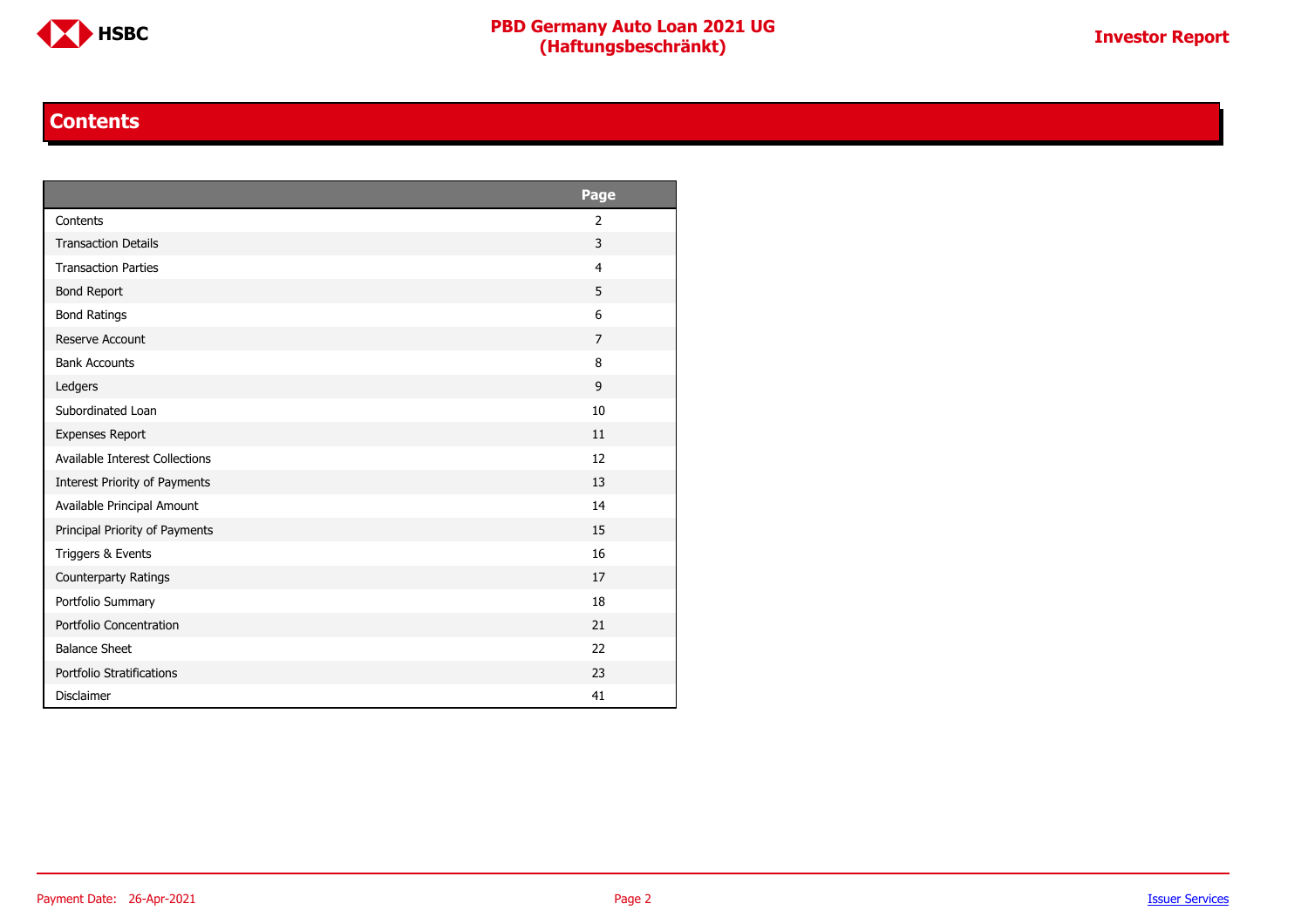

### <span id="page-2-0"></span>**Transaction Details**

| <b>Key Dates</b>            |                              | <b>HSBC Contact Details</b>   |                                        |
|-----------------------------|------------------------------|-------------------------------|----------------------------------------|
| Close Date                  | Friday, 29 January, 2021     | Role                          | <b>Client Service Manager</b>          |
| Calculation Date            | Monday, 19 April, 2021       | Name                          | Richard Crebo                          |
| Collection Period (start)   | Monday, 1 March, 2021        | Email                         | richard.crebo@hsbc.com                 |
| Collection Period (end)     | Wednesday, 31 March, 2021    | Telephone                     | +44 (0) 203 268 4162                   |
| Interest Period (start)     | Thursday, 25 March, 2021     | <b>Group Email</b>            | ctla.securitisation@hsbc.com           |
| Interest Period (end)       | Monday, 26 April, 2021       | Investor Reporting            | https://investorreporting.gbm.hsbc.com |
| <b>Current Payment Date</b> | Monday, 26 April, 2021       |                               |                                        |
| Next Payment Date           | Tuesday, 25 May, 2021        | Period Day Counts             |                                        |
| Revolving Period End Date   | Thursday, 25 January, 2024   | <b>Collection Period Days</b> | 30 days                                |
| <b>Final Maturity Date</b>  | Wednesday, 29 December, 2032 | <b>Interest Period Days</b>   | 32 days                                |

| <b>HSBC Contact Details</b> |                                        |
|-----------------------------|----------------------------------------|
| Role                        | <b>Client Service Manager</b>          |
| Name                        | Richard Crebo                          |
| Email                       | richard.crebo@hsbc.com                 |
| Telephone                   | +44 (0) 203 268 4162                   |
| Group Email                 | ctla.securitisation@hsbc.com           |
| <b>Investor Reporting</b>   | https://investorreporting.gbm.hsbc.com |

| <b>Period Day Counts</b>      |         |
|-------------------------------|---------|
| <b>Collection Period Days</b> | 30 days |
| Interest Period Days          | 32 days |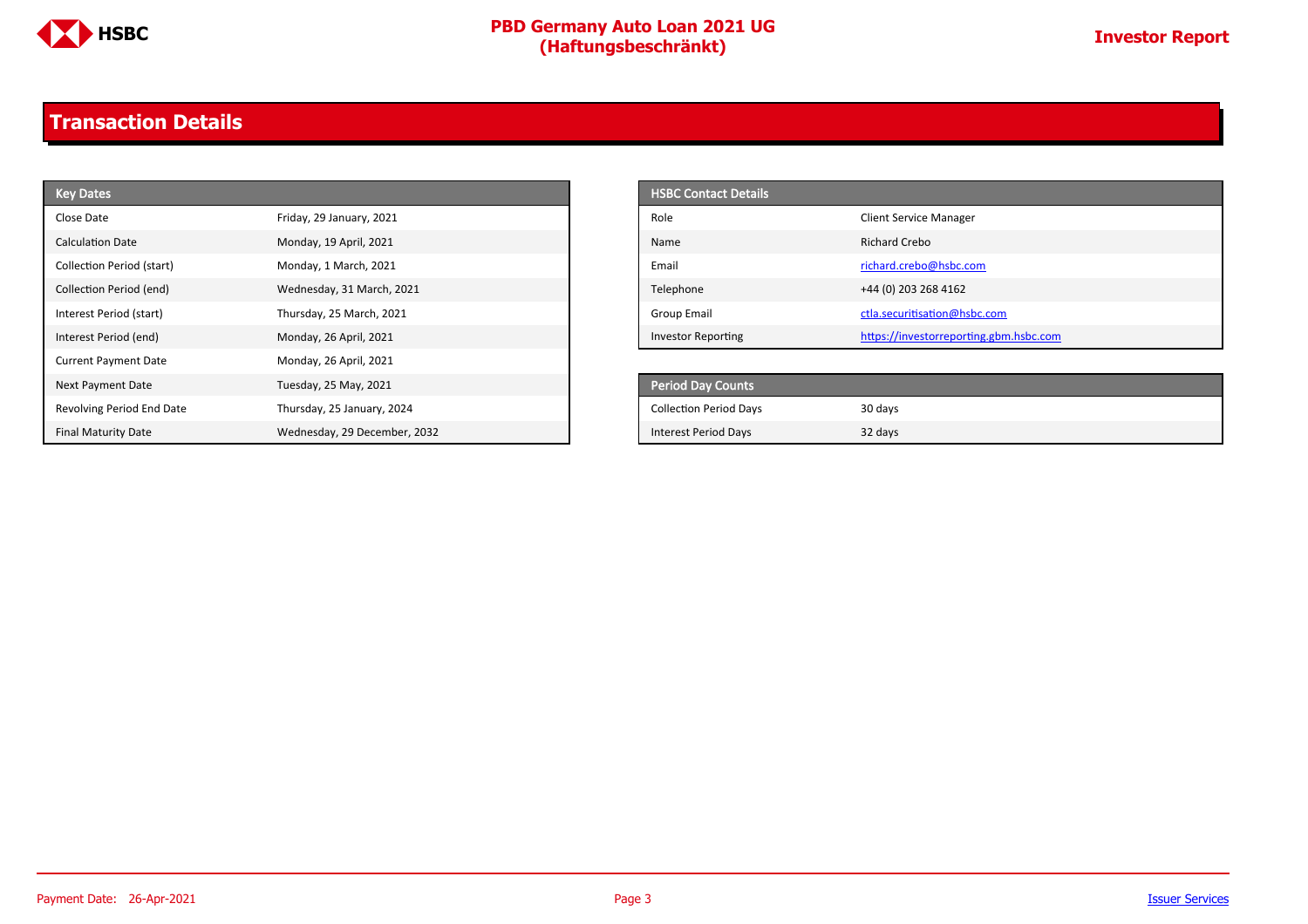

#### **Transaction Parties**

<span id="page-3-0"></span>

| Role                         | <b>Counterparty</b>                                |
|------------------------------|----------------------------------------------------|
| <b>Issuer</b>                | PBD Germany Auto Loan 2021 UG (Haftungsbeschränkt) |
| Data Trustee                 | Elavon Financial Services DAC                      |
| Seller                       | PSA Bank Deutschland GMBH                          |
| Servicer                     | PSA Bank Deutschland GMBH                          |
| Account Bank                 | <b>Flavon Financial Services DAC</b>               |
| Reporting Agent              | HSBC Bank plc                                      |
| <b>Calculation Agent</b>     | HSBC Bank plc                                      |
| Corporate Administrator      | Wilmington Trust SP Services (Frankfurt) GMBH      |
| Back-Up Servicer Facilitator | Wilmington Trust SP Services (Frankfurt) GMBH      |
| Arranger                     | Unicredit Bank AG                                  |
| Rating Agency                | Moody's Investors Service España S.A.              |
| Rating Agency                | Fitch Ratings Ireland Ltd                          |
| Listing Agent                | Banque Internationale à Luxembourg S.A.            |
| <b>Security Trustee</b>      | HSBC Corporate Trustee Company (UK) Limited        |
| Paying Agent                 | Elavon Financial Services DAC                      |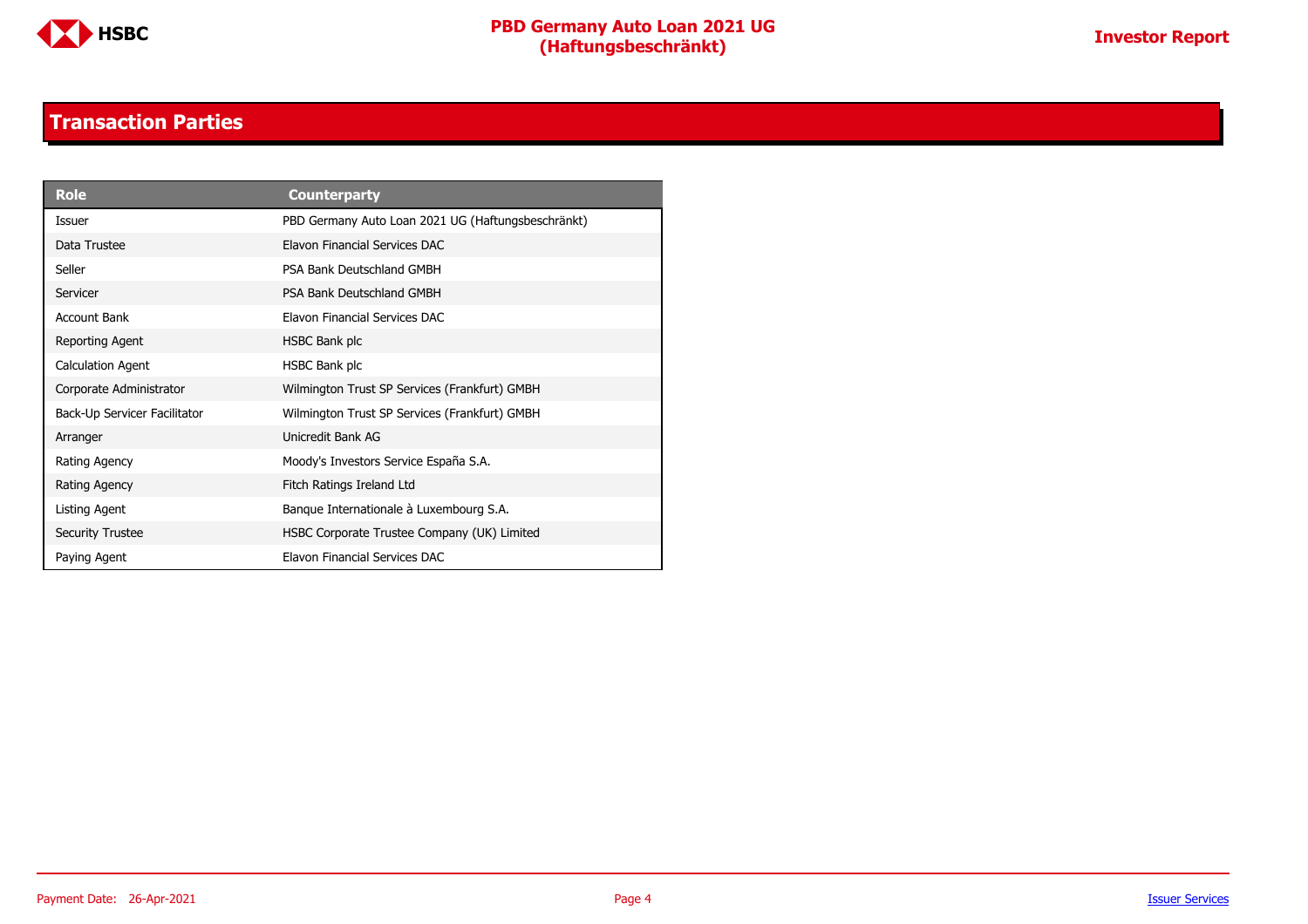

### <span id="page-4-0"></span>**Bond Report**

| <b>Class</b>                      | <b>A Notes</b>    | <b>B</b> Notes    |
|-----------------------------------|-------------------|-------------------|
| Currency                          | <b>EUR</b>        | EUR               |
| <b>ISIN</b>                       | XS2279552520      | XS2279552876      |
| Payment Frequency                 | Monthly           | Monthly           |
| <b>Current Payment Date</b>       | 26-Apr-2021       | 26-Apr-2021       |
| Interest Accrual Method           | Actual/360        | Actual/360        |
| <b>Final Maturity Date</b>        | 29-Dec-2032       | 29-Dec-2032       |
|                                   |                   |                   |
| <b>Current Period Rates:</b>      |                   |                   |
| Reference Index                   | <b>Fixed Rate</b> | <b>Fixed Rate</b> |
| <b>Index Determination Date</b>   | N/A               | N/A               |
| <b>Index Rate</b>                 | N/A               | N/A               |
| Margin                            | 0.30000%          | 1.00000%          |
| <b>Total Coupon</b>               | 0.30000%          | 1.00000%          |
|                                   |                   |                   |
| <b>Transaction Amounts:</b>       |                   |                   |
| Original Issue Size               | €466,200,000.00   | € 33,800,000.00   |
| <b>Opening Balance for Period</b> | € 466,200,000.00  | € 33,800,000.00   |
| <b>Beginning Pool Factor</b>      | 1.00000           | 1.00000           |
| <b>Principal Repayments</b>       | € 0.00            | € 0.00            |
| Closing Balance for Period        | €466,200,000.00   | € 33,800,000.00   |
| <b>Ending Pool Factor</b>         | 1.00000           | 1.00000           |
|                                   |                   |                   |
| Prior Unpaid Interest             | € 0.00            | € 0.00            |
| Interest on Prior Unpaid          | € 0.00            | € 0.00            |
| <b>Current Interest Due</b>       | € 124,335.54      | € 30,044.82       |
| <b>Total Interest Paid</b>        | € 124,335.54      | € 30,044.82       |
| <b>Unpaid Interest</b>            | € 0.00            | € 0.00            |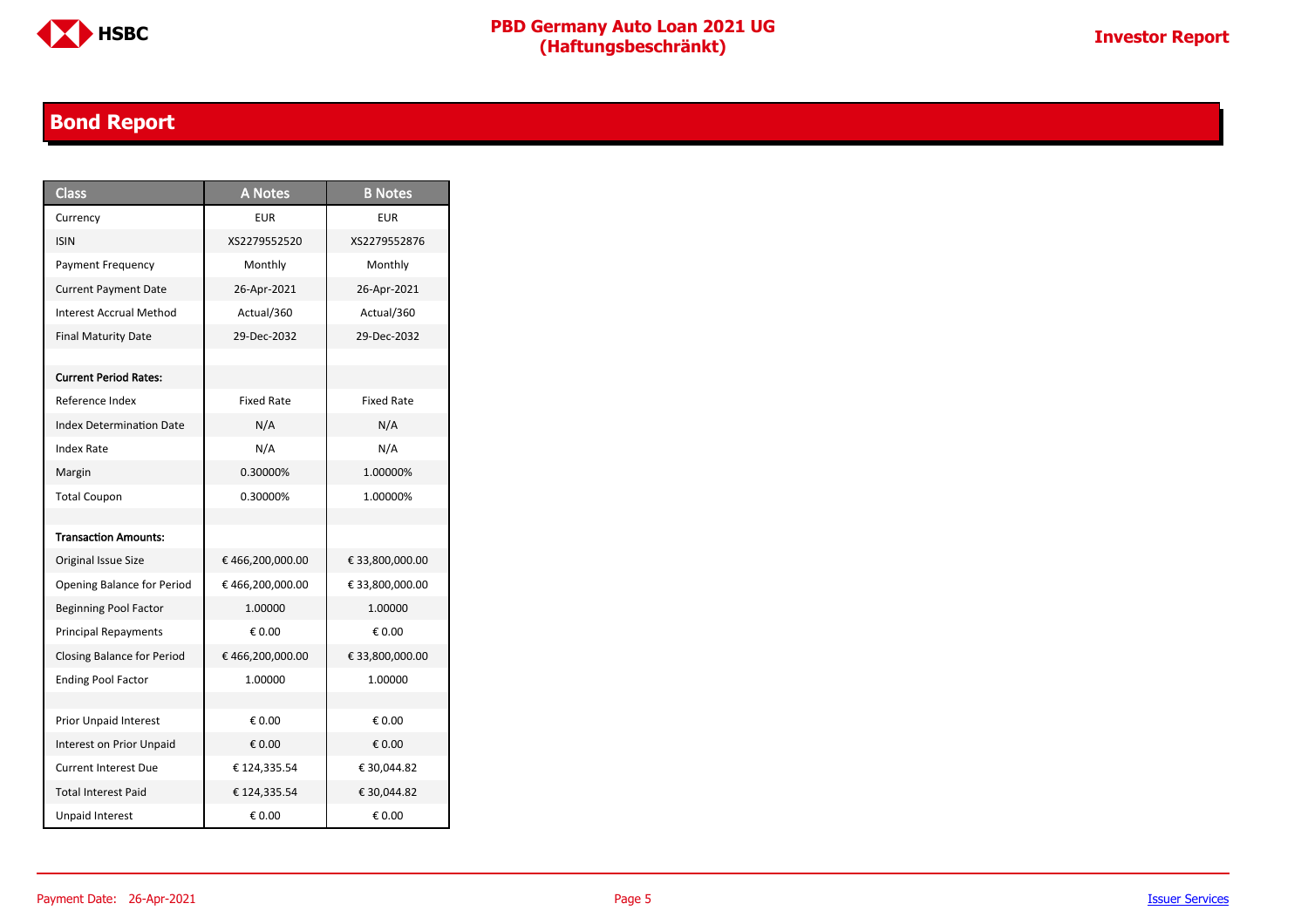

#### <span id="page-5-0"></span>**Bond Ratings**

| <b>Original Ratings</b> | S&F | <b>Fitch</b> | Moody's | <b>DBRS</b> |
|-------------------------|-----|--------------|---------|-------------|
| Class A                 | n/a | AA           | Aa2     | n/a         |
| Class B                 | n/a | n/a          | n/a     | n/a         |
|                         |     |              |         |             |

| <b>Current Ratings</b> | <b>S&amp;P</b> | <b>Fitch</b> | Moody's | <b>DBRS</b> |
|------------------------|----------------|--------------|---------|-------------|
| Class A                | n/a            |              | Aa2     | n/a         |
| Class B                | n/a            | n/a          | n/a     | n/a         |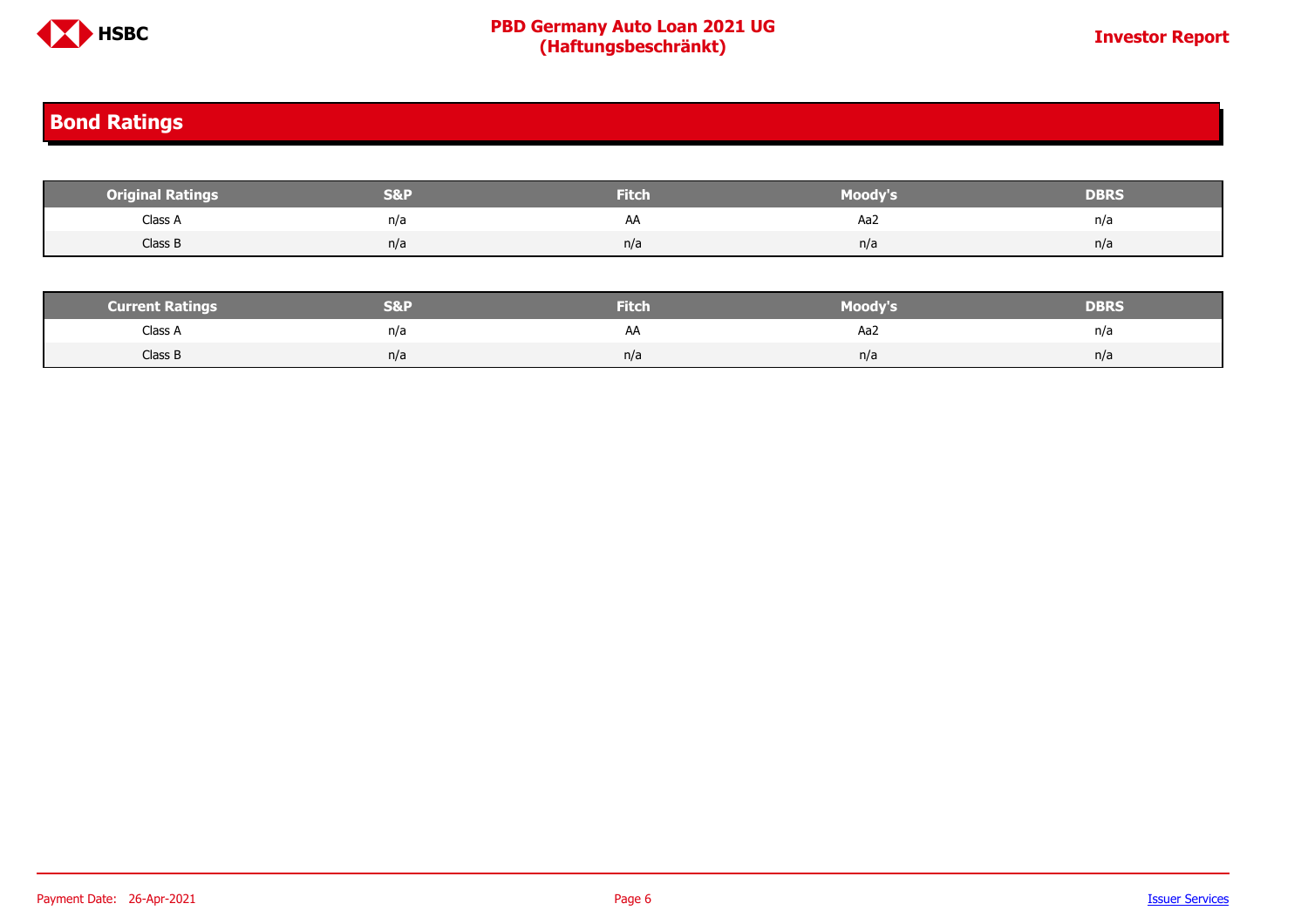

#### <span id="page-6-0"></span>**Reserve Account**

| <b>General Reserve Account</b>                 |                |
|------------------------------------------------|----------------|
| Opening Balance                                | € 1,398,600.00 |
| Credits to the General Reserve Account         | € 1,398,600.00 |
| Debits to the General Reserve Account          | € 1,398,600.00 |
| Closing Balance                                | € 1,398,600.00 |
|                                                |                |
| <b>General Reserve Account Required Amount</b> | € 1,398,600.00 |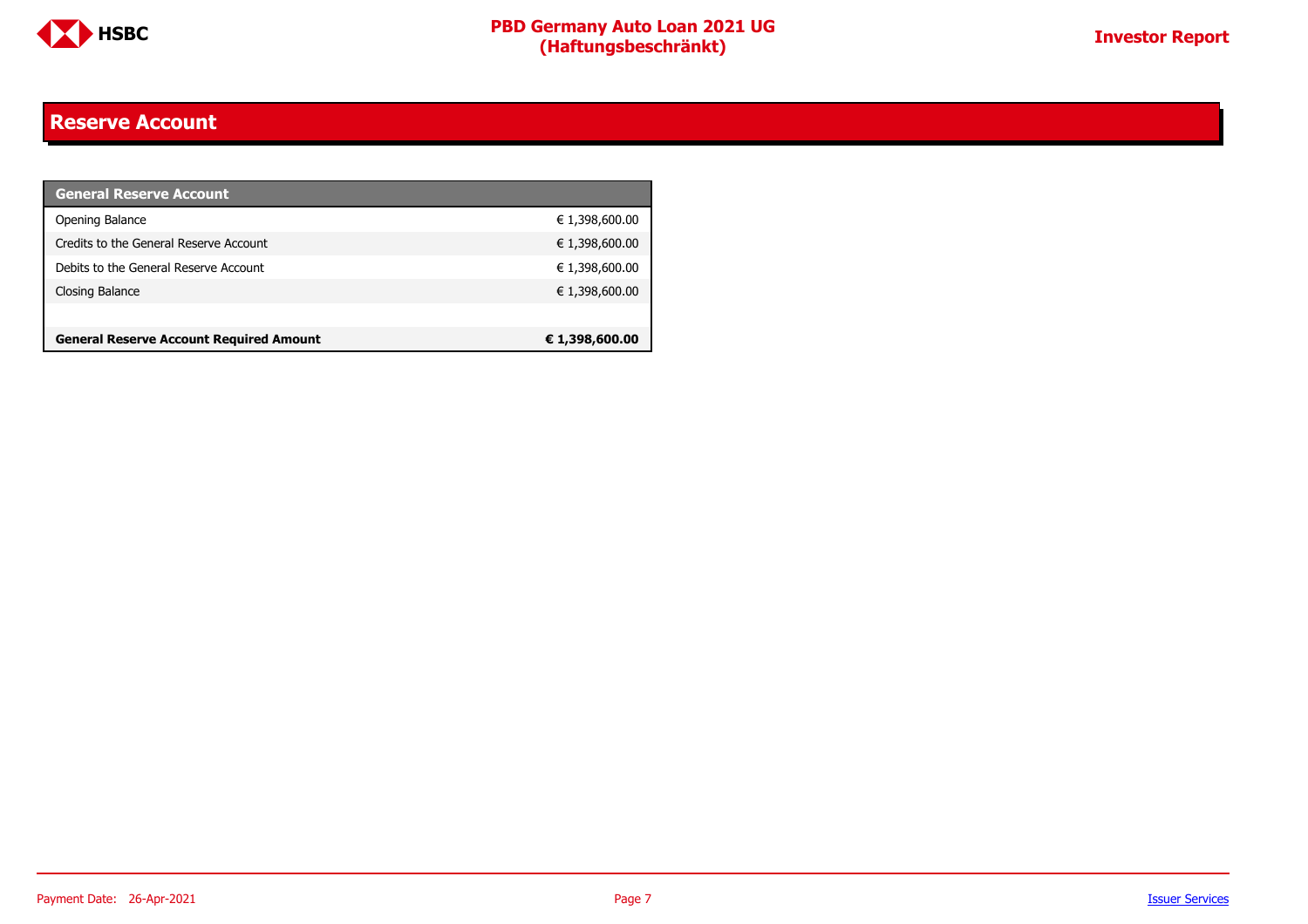

#### <span id="page-7-0"></span>**Bank Accounts**

| <b>General Collection Account</b>         |                 |
|-------------------------------------------|-----------------|
| Opening Balance                           |                 |
| Credits to the General Collection Account | € 15,312,735.05 |
| Debits to the General Collection Account  | € 15,312,735.05 |
| Closing Balance                           |                 |

| <b>Interest Account</b>         |  |
|---------------------------------|--|
| Opening Balance                 |  |
| Credits to the Interest Account |  |
| Debits to the Interest Account  |  |
| Closing Balance                 |  |

| <b>Principal Account</b>         |                 |
|----------------------------------|-----------------|
| Opening Balance                  | € 252.67        |
| Credits to the Principal Account | € 13,767,651.46 |
| Debits to the Principal Account  | € 13,767,517.39 |
| Closing Balance                  | € 386.74        |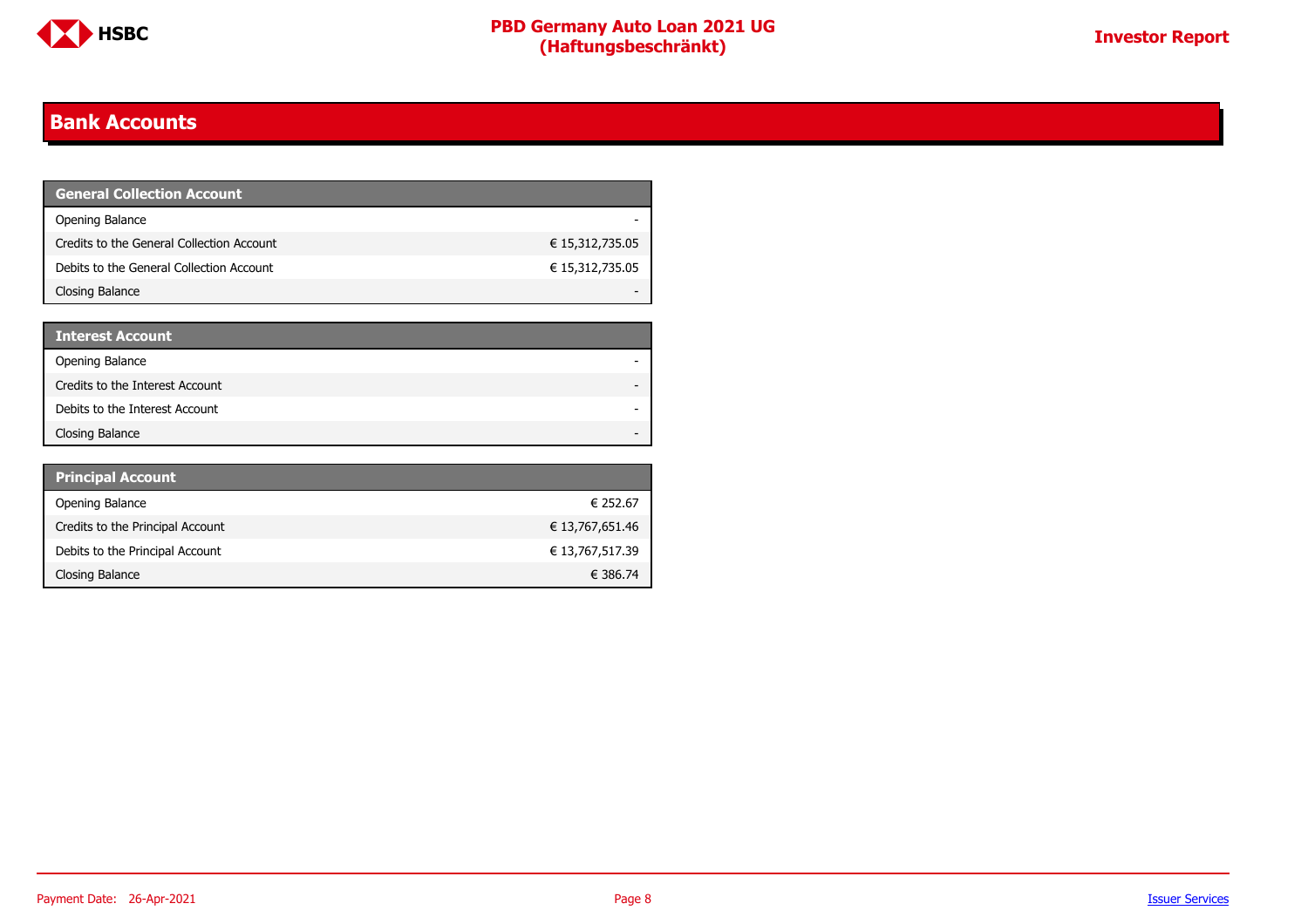

### <span id="page-8-0"></span>**Ledgers**

| <b>Principal Deficiency Ledger</b>         |            |
|--------------------------------------------|------------|
| Opening Balance                            |            |
| Credits to the Principal Deficiency Ledger | €17,915.40 |
| Debits to the Principal Deficiency Ledger  | €17,915.40 |
| Closing Balance                            |            |

| <b>Principal Account Ledger</b>         |                |
|-----------------------------------------|----------------|
| Opening Balance                         | €252.67        |
| Credits to the Principal Account Ledger | €13,767,651.46 |
| Debits to the Principal Account Ledger  | €13,767,517.39 |
| Closing Balance                         | €386.74        |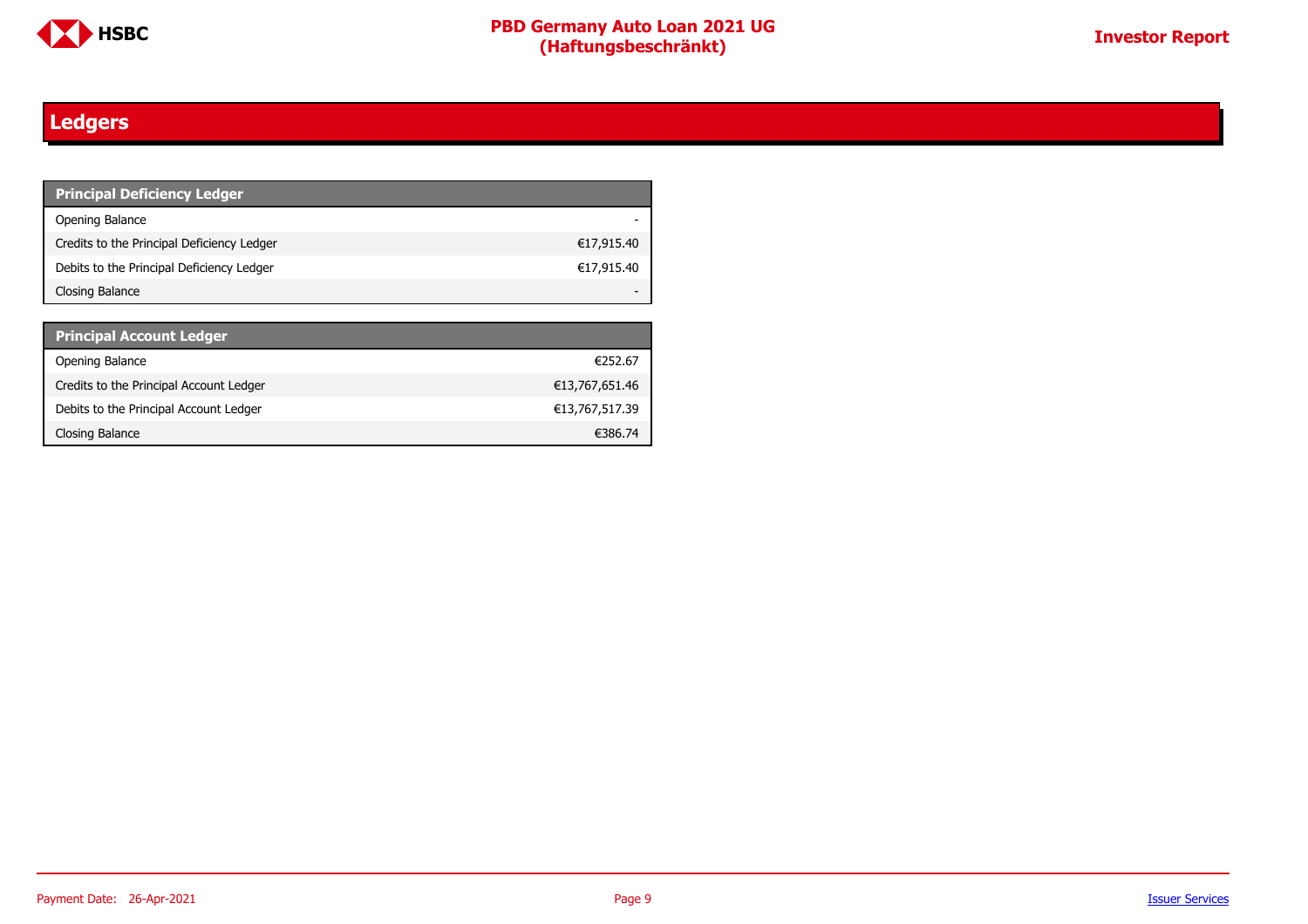

#### <span id="page-9-0"></span>**Subordinated Loan**

| <b>Subordinated Loan Details</b> |               |
|----------------------------------|---------------|
| Opening Loan Balance             | €1,398,600.00 |
| Interest Due (fixed 1% p/a)      | €1,243.20     |
| <b>Total Interest Paid</b>       | €1,243.20     |
| Principal Repayments             |               |
| Closing Loan Balance             | €1,398,600.00 |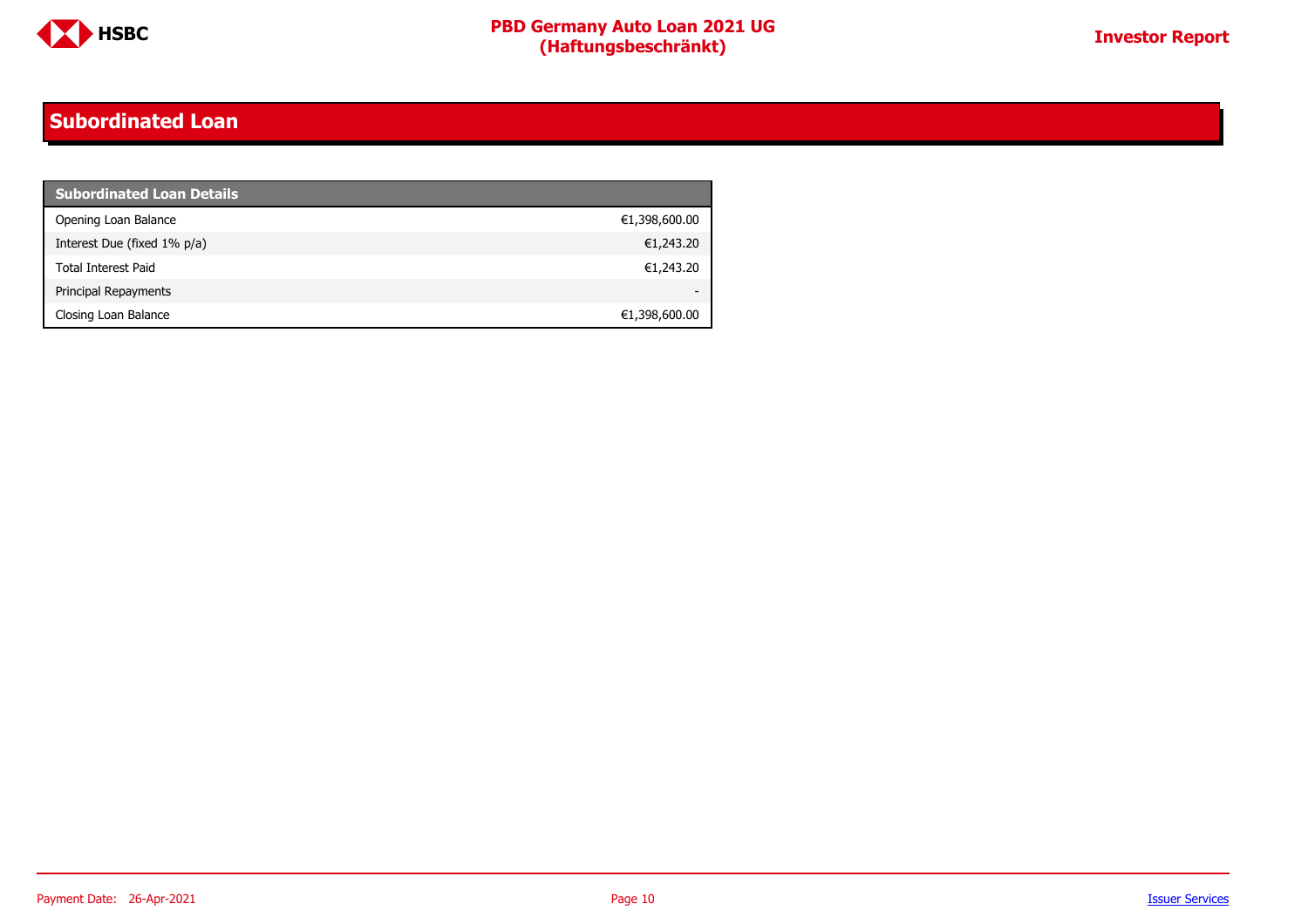

### <span id="page-10-0"></span>**Expenses Report**

| <b>Fee Type</b>              | <b>Prior Shortfall</b>   | <b>Current Amount Due</b> | <b>Current Amount Paid</b> | <b>Outstanding Shortfall</b> |
|------------------------------|--------------------------|---------------------------|----------------------------|------------------------------|
| Account Bank                 |                          |                           |                            |                              |
| Agent Bank                   |                          |                           | $\overline{\phantom{a}}$   |                              |
| Arranger                     | $\overline{\phantom{a}}$ | $\overline{\phantom{a}}$  | $\overline{\phantom{a}}$   |                              |
| Auditors                     | $\overline{\phantom{a}}$ | $\overline{\phantom{a}}$  | $\overline{\phantom{a}}$   |                              |
| <b>Calculation Agent</b>     | $\overline{\phantom{a}}$ |                           |                            |                              |
| Corporate Administrator      | $\overline{\phantom{a}}$ |                           |                            |                              |
| Data Trustee                 | $\overline{\phantom{a}}$ | $\overline{\phantom{a}}$  | $\overline{\phantom{a}}$   | $\overline{\phantom{a}}$     |
| Legal Advisers               | $\sim$                   | €15,600.00                | €15,600.00                 | $\overline{\phantom{a}}$     |
| Listing Agent                | $\overline{\phantom{a}}$ | $\sim$                    | $\overline{\phantom{a}}$   | $\overline{\phantom{a}}$     |
| Other Amounts                | $\sim$                   | €6,175.00                 | €6,175.00                  | $\overline{\phantom{a}}$     |
| Paying Agent                 |                          |                           |                            | $\overline{\phantom{a}}$     |
| Rating Agencies              |                          |                           |                            |                              |
| Back-Up Servicer Facilitator | $\overline{\phantom{a}}$ | $\overline{\phantom{a}}$  | $\overline{\phantom{a}}$   | $\overline{\phantom{a}}$     |
| Reporting Agent              | $\sim$                   | €500.00                   | €500.00                    | $\overline{\phantom{a}}$     |
| Servicer                     | $\overline{\phantom{a}}$ | €124,999.94               | €124,999.94                | $\overline{\phantom{a}}$     |
| Settlement Agent             | $\overline{\phantom{0}}$ | $\sim$                    | $\sim$                     |                              |
| Back-Up Servicer             | $\overline{\phantom{a}}$ | $\overline{\phantom{a}}$  | $\overline{\phantom{a}}$   |                              |
| Tax                          |                          |                           |                            |                              |
| Security Trustee             | $\overline{\phantom{a}}$ | $\sim$                    | $\overline{\phantom{a}}$   | $\overline{\phantom{a}}$     |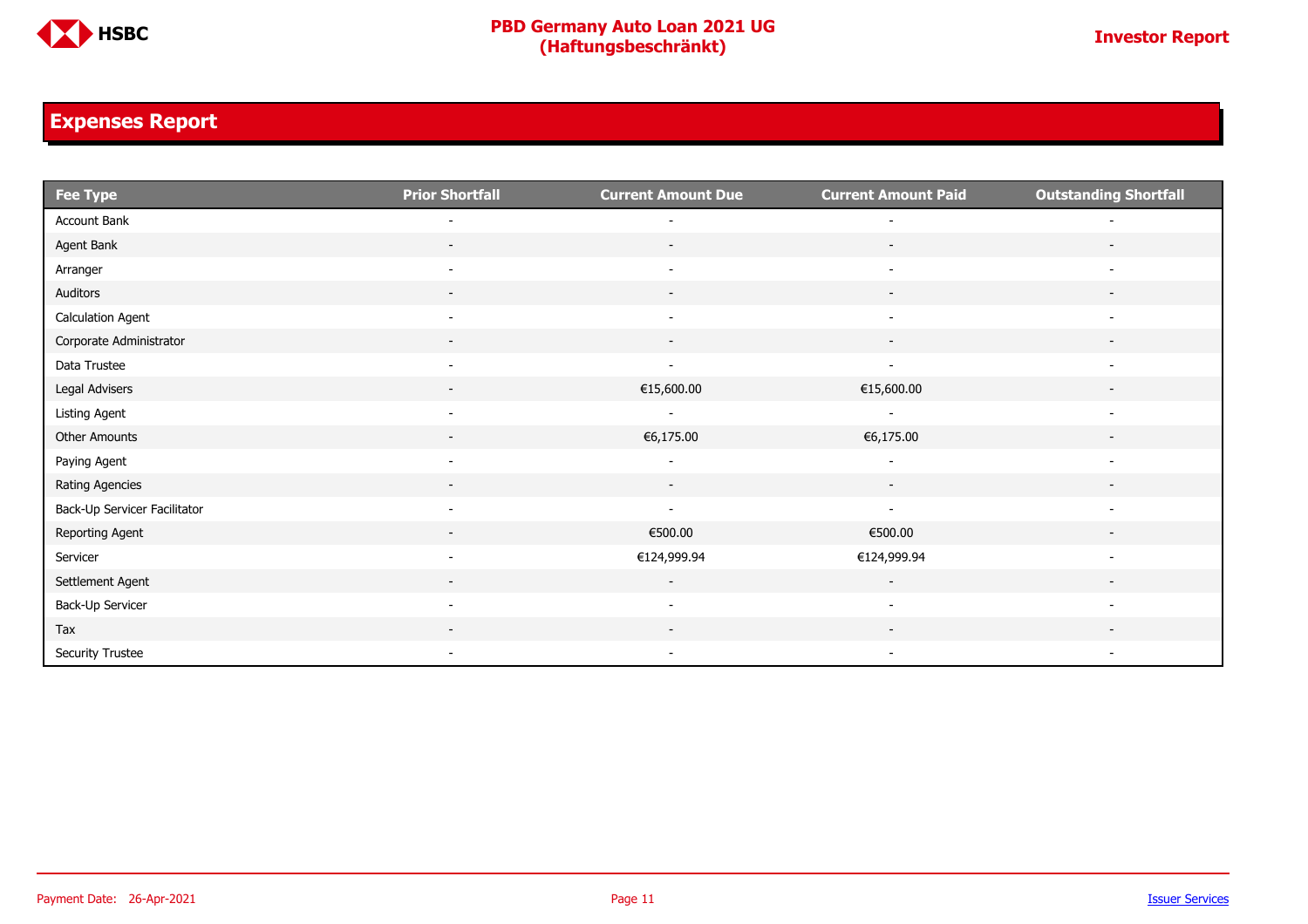

#### <span id="page-11-0"></span>**Available Distribution Amounts**

| <b>Available Collections</b>       |                 |
|------------------------------------|-----------------|
| (a) All cash collections           | € 14,491,280.30 |
| (b) Any Deemed Collections         | € 821,252.34    |
| (c) Any and all Recoveries         | € 202.41        |
| <b>Total Available Collections</b> | € 15,312,735.05 |

| <b>Available Interest Collections</b>                              |             |
|--------------------------------------------------------------------|-------------|
| The Available Collections less the Available Principal Collections | .562.998.99 |

| <b>Available Interest Amount</b>                                                 |                |
|----------------------------------------------------------------------------------|----------------|
| (a) The Available Interest Collections                                           | € 1,562,998.99 |
| (b) The amount standing to the credit of the General Reserve Account             | € 1,398,600.00 |
| (c) Any interest earned (if any) in respect of the Accounts                      | $\sim$         |
| (d) With respect to the First Payment Date, The issue price of the Class A Notes | -              |
| <b>Total Available Interest Amount</b>                                           | € 2,961,598.99 |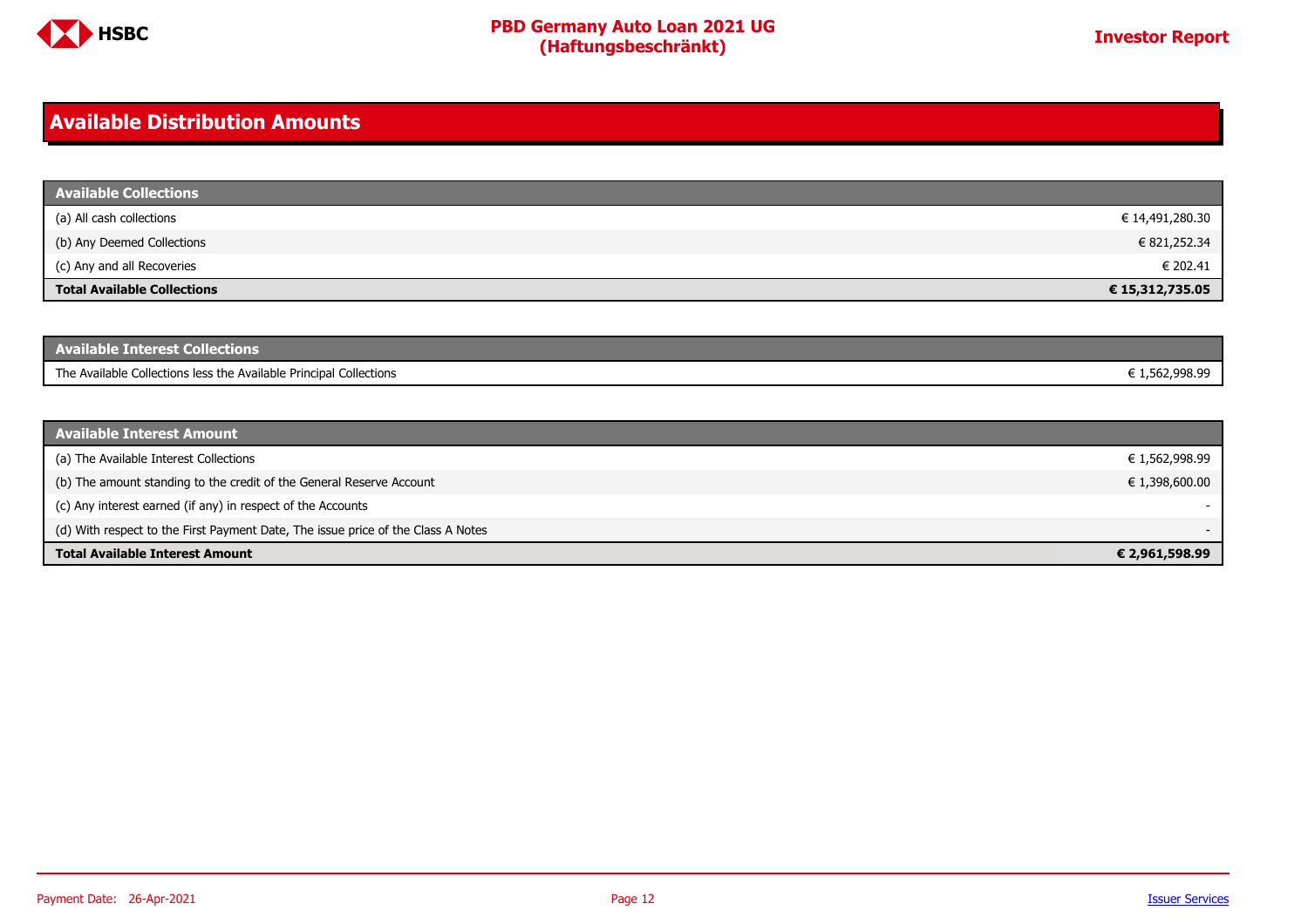

### <span id="page-12-0"></span>**Pre-Enforcement Priority of Payments**

| <b>Interest Priority of Payments</b>                                                                                                   | <b>Amounts Paid</b> | <b>Available Funds</b> |
|----------------------------------------------------------------------------------------------------------------------------------------|---------------------|------------------------|
|                                                                                                                                        |                     | € 2,961,598.99         |
| (a) first, to pay the Issuer Expenses and any Issuer Expenses Arrears                                                                  | € 147,274.94        | € 2,814,324.05         |
| (b) second, to pay, pari passu and on a pro rata basis, the Class A Notes Interest Amount                                              | € 124,335.54        | € 2,689,988.51         |
| (c) third, to transfer to the General Reserve Account for the balance to be equal to the Reserve Required Amount                       | € 1,398,600.00      | € 1,291,388.51         |
| (d) fourth, transfer to the Principal Account to reduce any Principal Deficiency Ledger to zero                                        | € 17.915.40         | € 1,273,473.11         |
| (e) fifth, to pay, pari passu and on a pro rata basis, the Class B Notes Interest Amount and Class B Interest Arrears                  | € 30.044.82         | € 1,243,428.29         |
| (f) sixth, to pay the Subordinated Loan Provider, first, Interest, and thereafter Principal (General Reserve Required Decrease Amount) | € 1.243.20          | € 1,242,185.09         |
| (g) seventh, to pay the remaining Available Interest Amount to the Seller                                                              | € 1,242,185.09      |                        |
| <b>Total Distribution Amount</b>                                                                                                       | € 2,961,598.99      |                        |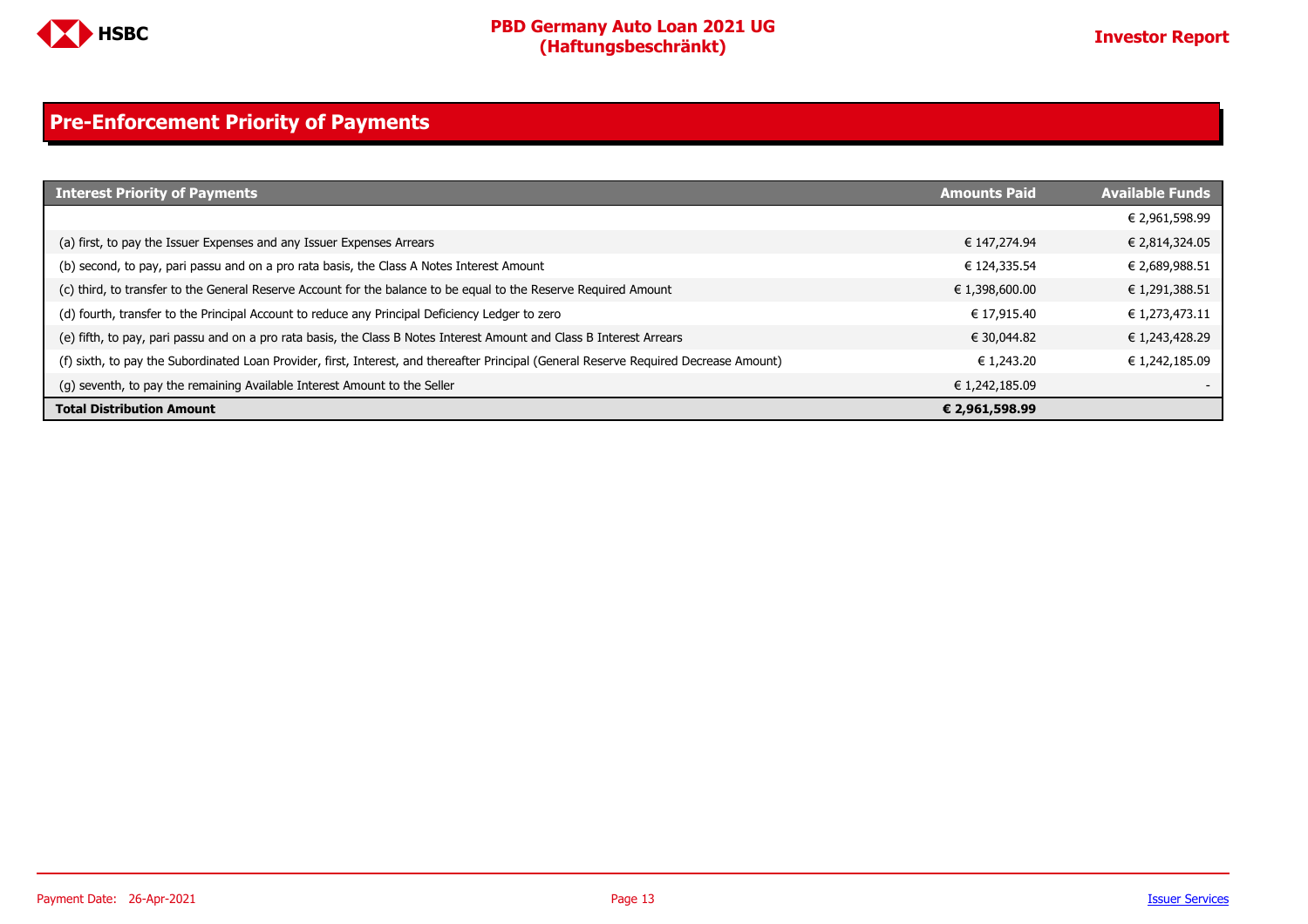

#### <span id="page-13-0"></span>**Available Distribution Amounts**

| <b>Available Principal Collections</b>                           |                 |
|------------------------------------------------------------------|-----------------|
| (a) Scheduled Principal                                          | € 9,977,478.94  |
| (b) Unscheduled Principal                                        | € 2,950,232.82  |
| (c) Deemed Collections less Deemed Collection Interest Component | € 822,024.30    |
| <b>Total Available Principal Collections</b>                     | € 13,749,736.06 |

| <b>Available Principal Amount</b>                                                    |                 |
|--------------------------------------------------------------------------------------|-----------------|
| (a) All Principal Collections                                                        | € 13,749,736.06 |
| (b) The remaining balance standing to the credit of the Principal Account (if any)   | € 252.67        |
| (c) all amounts to be transferred from the Interest Account to the Principal Account | € 17,915.40     |
| (d) The Further Notes Amount                                                         | $\sim$          |
| (e) Any amounts credited to the Principal Account Ledger                             |                 |
| <b>Total Available Principal Amount</b>                                              | € 13,767,904.13 |

| <b>Maximum Receivables Purchase Amount</b>                                               |                  |
|------------------------------------------------------------------------------------------|------------------|
| (a) the difference between:                                                              |                  |
| (i) The Aggegate Outstanding Note Principal Amount                                       | € 500,000,000.00 |
| minus                                                                                    |                  |
| (ii) the Aggregate Outstanding Principal Amount on the last day of the Collection Period | € 486,232,095.87 |
| (b) The Available Principal Amount, less Additional Purchased Receivables                | € 13,767,904.13  |
| Maximum Receivables Purchase Amount (the lesser of (a) and (b) above)                    | € 13,767,904.13  |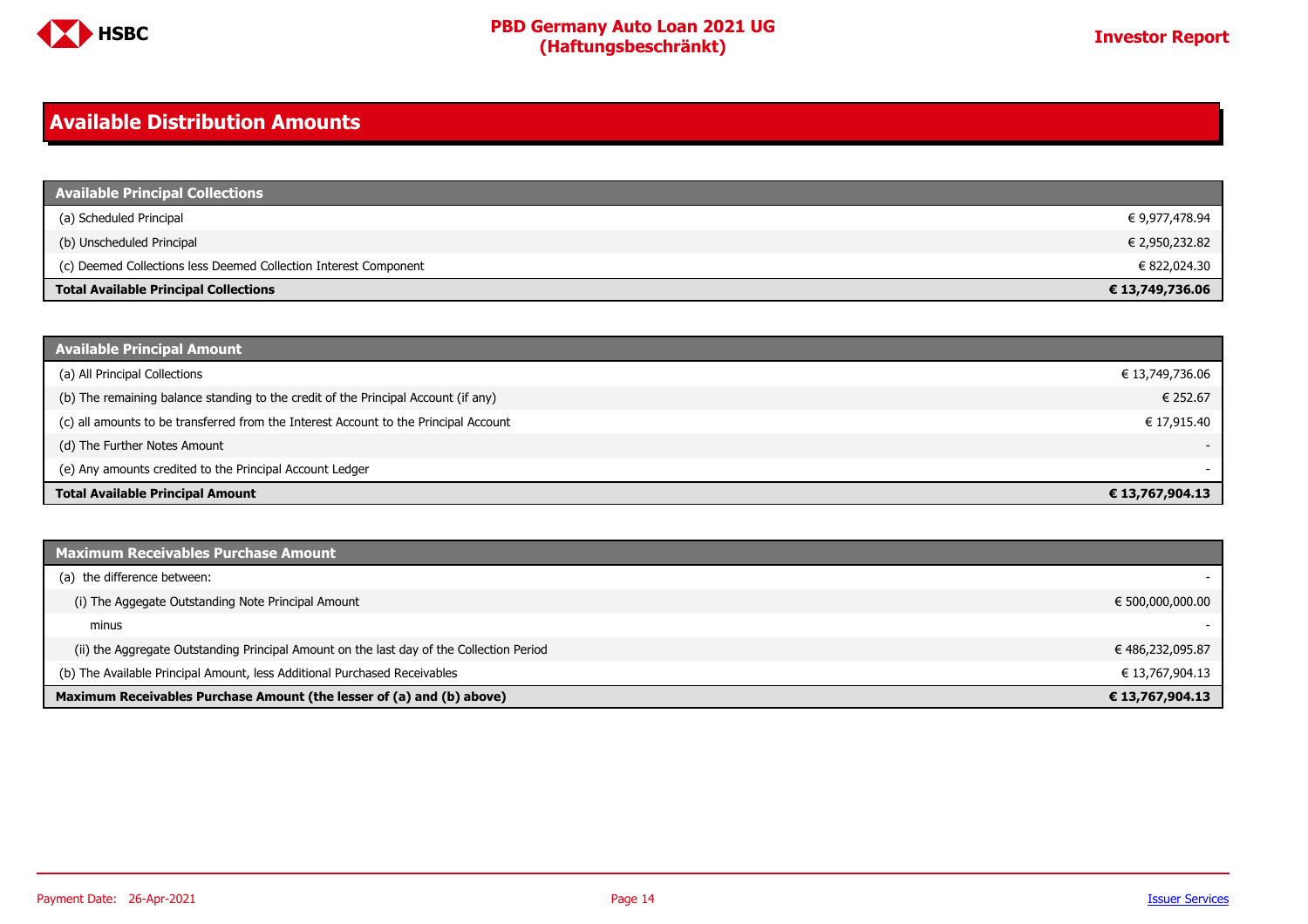

### <span id="page-14-0"></span>**Pre-Enforcement Priority of Payments**

| <b>Principal Priority of Payments</b>                                                                               | <b>Amounts Paid</b>      | <b>Available Funds</b> |
|---------------------------------------------------------------------------------------------------------------------|--------------------------|------------------------|
|                                                                                                                     |                          | € 13,767,904.13        |
| (a) first, to pay the Seller the Principal Component Purchase Price                                                 | € 13,767,517.39          | € 386.74               |
| (b) second, during the Revolving Period, to pay any amounts up to the Maximum Principal Account Ledger Amount       | € 386.74                 |                        |
| (c) third, on each Payment Date, to pay, pari passu and on a pro rata basis, the Class A Notes Amortisation Amount  |                          |                        |
| (d) fourth, on each Payment Date, to pay, pari passu and on a pro rata basis, the Class B Notes Amortisation Amount | $\overline{\phantom{a}}$ |                        |
| <b>Total Distribution Amount</b>                                                                                    | € 13,767,904.13          |                        |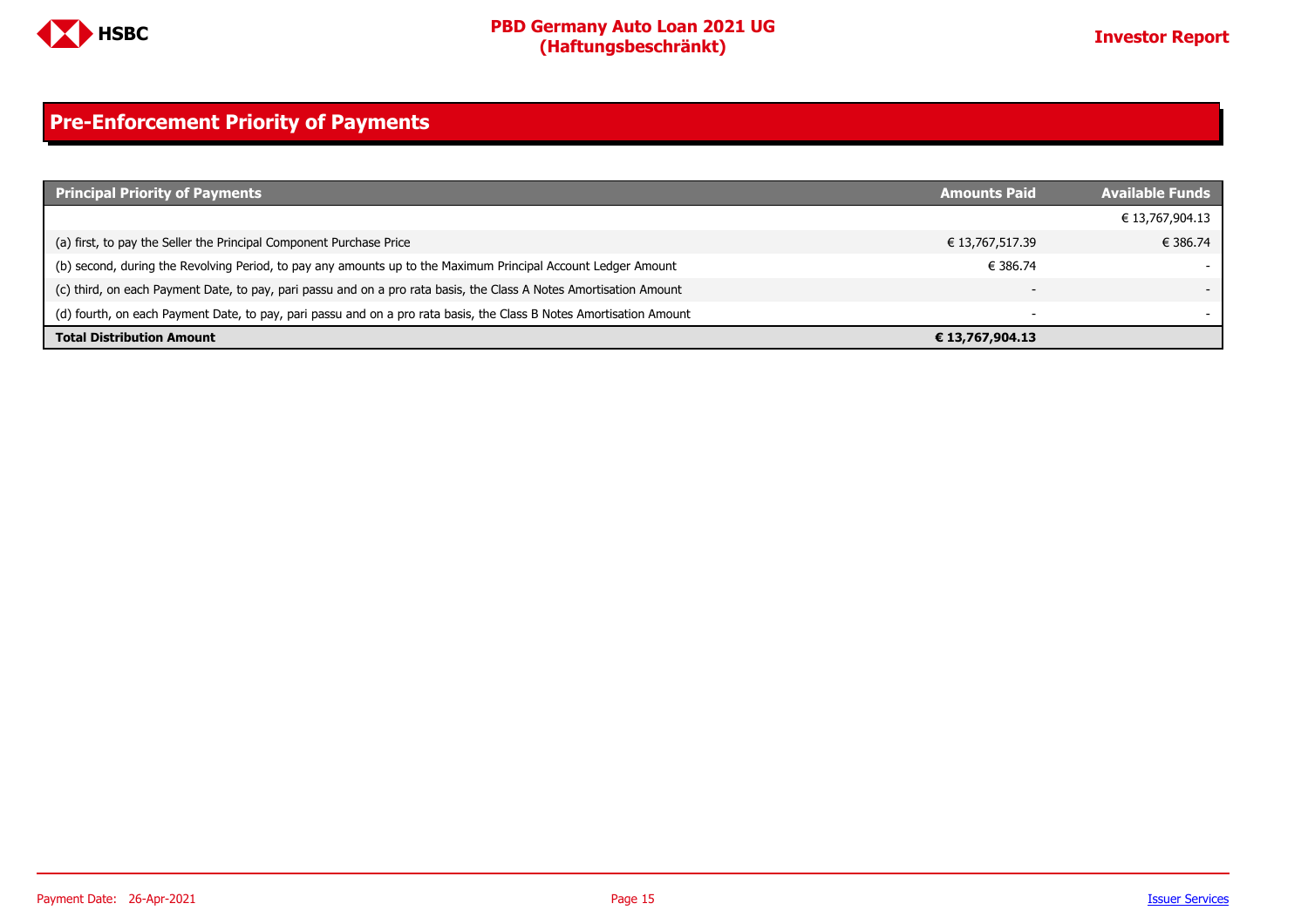

### <span id="page-15-0"></span>**Triggers & Events**

| <b>Transaction Events Summary</b> |    |
|-----------------------------------|----|
|                                   |    |
| Seller Event                      | No |
|                                   |    |
| Servicer Termination Event        | No |
|                                   |    |
| Notification Event                | No |
|                                   |    |
| Issuer Event of Default           | No |
|                                   |    |
| Amortisation Event                | No |
|                                   |    |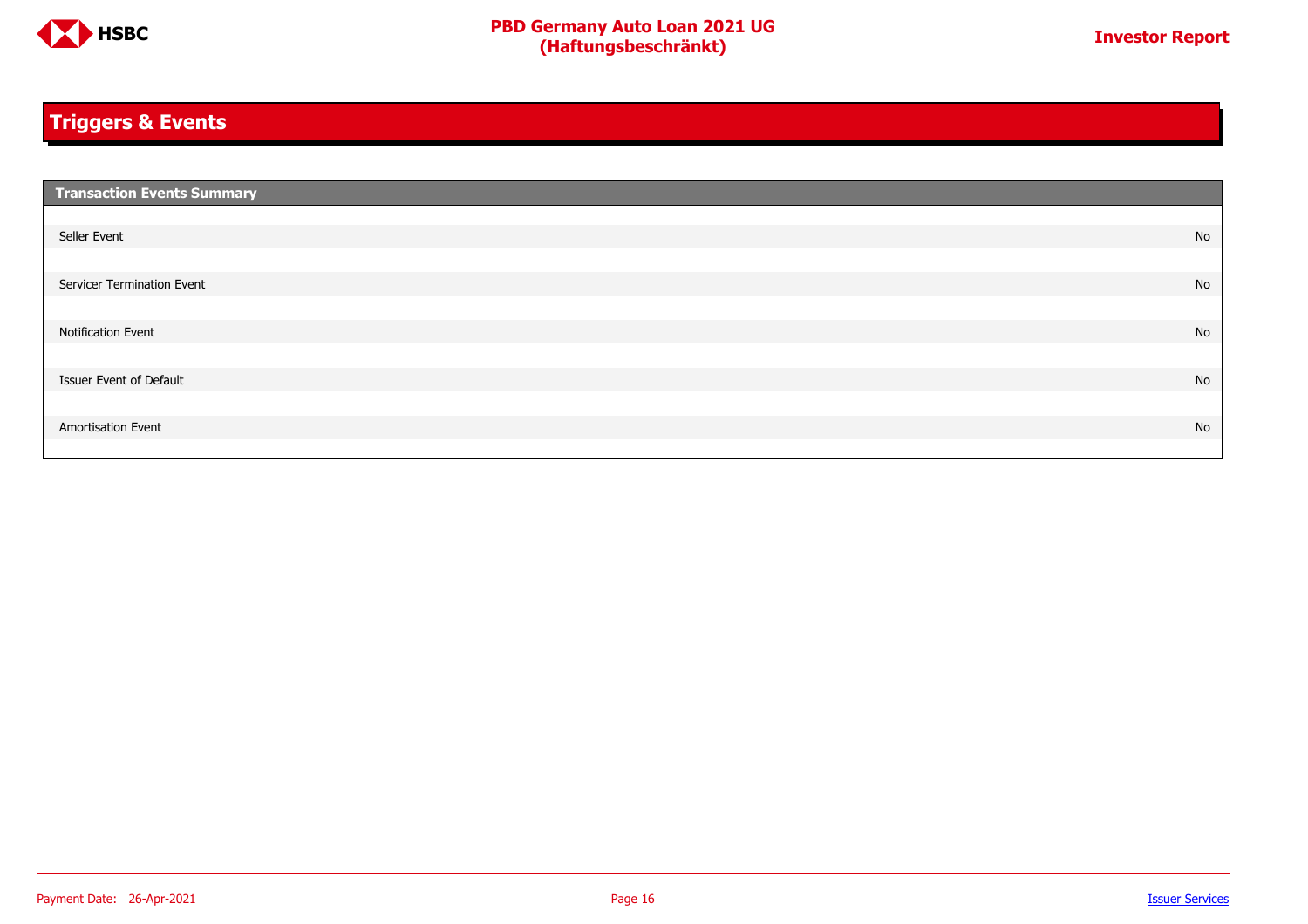

### <span id="page-16-0"></span>**Counterparty Ratings**

|                               |                          |        |                | <b>Long Term</b> |             |                              | <b>Short Term</b> |               |
|-------------------------------|--------------------------|--------|----------------|------------------|-------------|------------------------------|-------------------|---------------|
| <b>Counterparty</b>           | <b>Counterparty Role</b> | Agency | <b>Trigger</b> |                  |             | <b>Rating Status Trigger</b> | Rating            | <b>Status</b> |
| Elavon Financial Services DAC | <b>Account Bank</b>      | Fitch  |                | AA-              | <b>Pass</b> | F1                           | $F1+$             | <b>Pass</b>   |
| Elavon Financial Services DAC | <b>Account Bank</b>      | Moodys | A2             | Aa2              | <b>Pass</b> | $P-1$                        | $P-1$             | <b>Pass</b>   |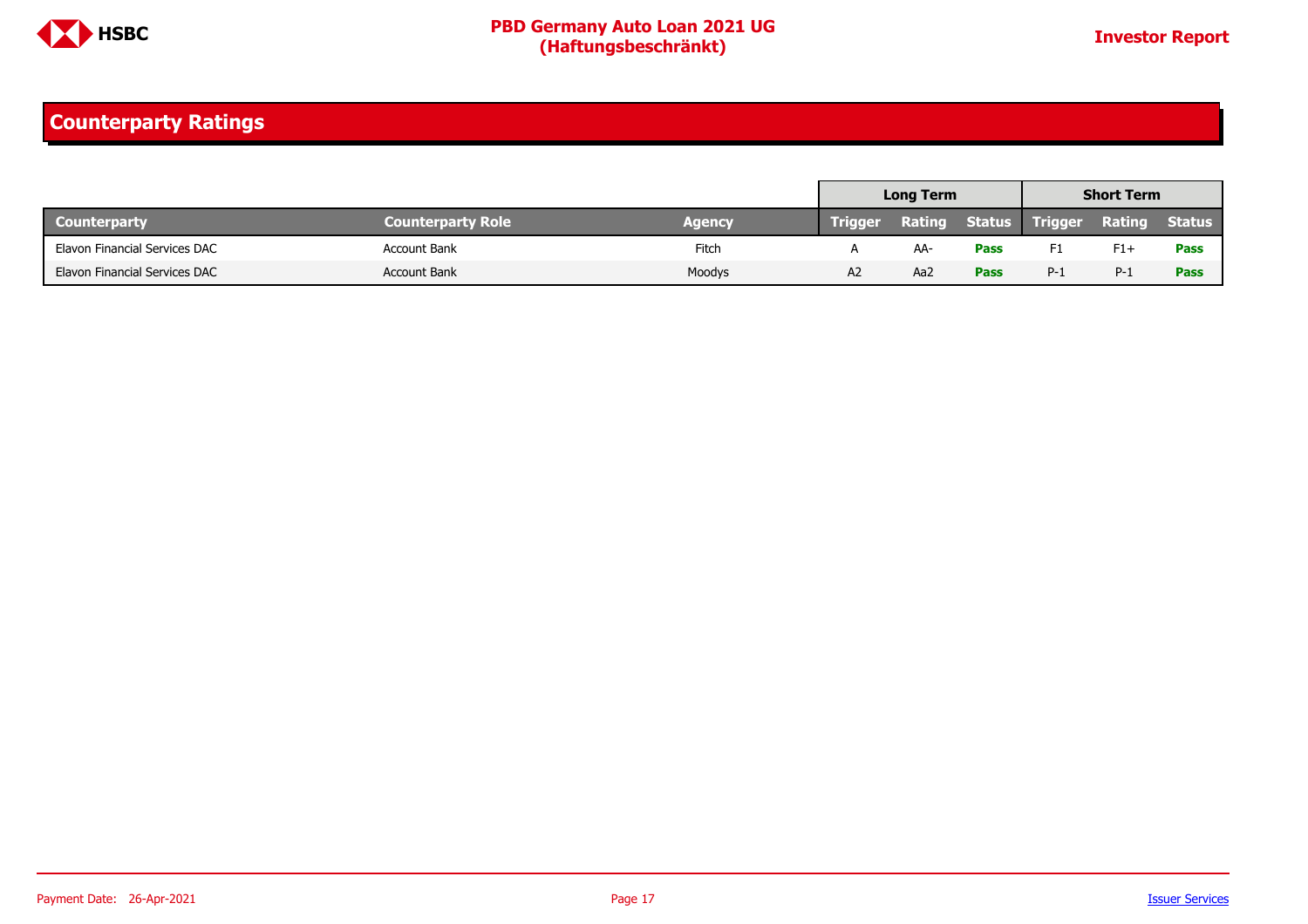

### <span id="page-17-0"></span>**Portfolio Summary**

| <b>Portfolio Statistics - Performing Receivables</b> |            |
|------------------------------------------------------|------------|
| Top 1 Customer                                       | 0.03%      |
| Top 10 Customers                                     | 0.26%      |
| Top 20 Customers                                     | 0.47%      |
| Average Balance per Customer                         | €11,702.60 |
| Weighted Average Discounted Interest Rate            | 3.34%      |
| Weighted Average OLTV                                | 84.34%     |
| Weighted Average Original Term (Months)              | 49.79      |
| Weighted Average RemainingTerm (Months)              | 35.28      |
| Weighted Average Seasoning (Months)                  | 14.52      |
| <b>Balloon Amount</b>                                | 38.78%     |

| Loan Portfolio                                                       |                       |                  |
|----------------------------------------------------------------------|-----------------------|------------------|
| Principal Opening Balance of performing and delinquent receivables : | Principal             | € 499,999,747.33 |
|                                                                      | Number of Contracts   | 42,089           |
| Principal Receipts:                                                  | Principal Scheduled   | €9,963,208.25    |
|                                                                      | Principal Unscheduled | € 2,950,232.82   |
| Principal Opening Balance of repurchased receivables:                | Principal             | € 836,294.99     |
|                                                                      | Number of Contracts   | 331              |
| Losses (default amount):                                             | Principal             | € 17,915.40      |
|                                                                      | Number of Contracts   |                  |
| Principal Closing Balance:                                           | Principal             | € 486,232,095.87 |
|                                                                      | Number of Contracts   | 41,758           |
| <b>Additional Receivables:</b>                                       | Principal             | 13,767,517.39    |
|                                                                      | Number of Contracts   | 969              |
| Principal Closing Balance plus Additional Receivables                | Principal             | 499,999,613.26   |
|                                                                      | Number of Contracts   | 42,727           |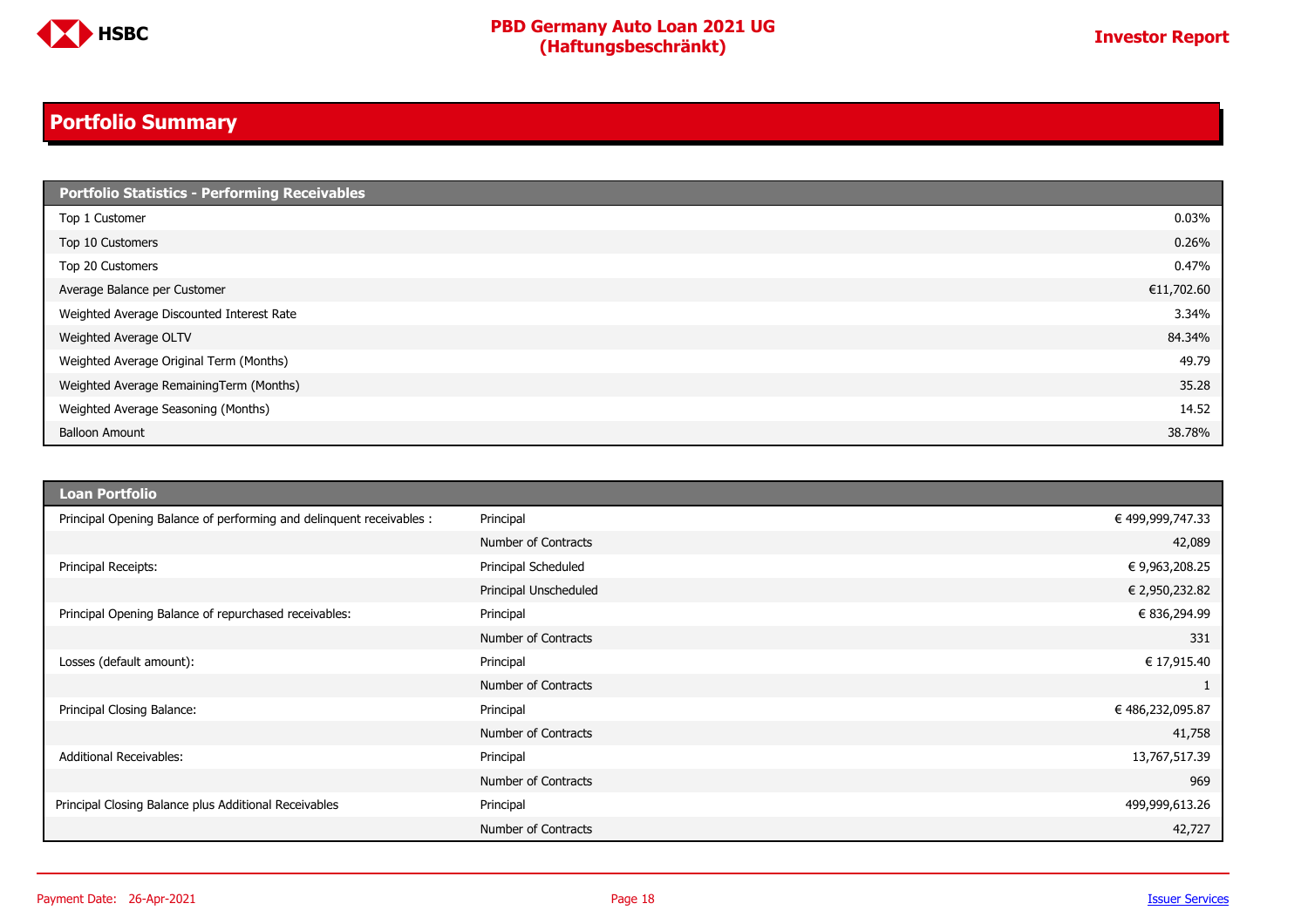

### **Portfolio Summary**

| <b>Performance Summary - Defaulted Receivables</b> | <b>Total</b> |
|----------------------------------------------------|--------------|
| <b>Current Defaulted Receivables</b>               | € 17,915.40  |
| Number of current Defaulted Receivables            | € 1.00       |
| Cumulative Defaulted Receivables                   | € 17,915.40  |
| Number of Cumulative Defaulted Receivables         | € 1.00       |
| <b>Current Recoveries</b>                          | € 202.41     |
| Number of Current Recoveries                       | € 1.00       |
| <b>Cumulative Recoveries</b>                       | € 202.41     |
| Number of Cumulative Recoveries                    | € 1.00       |
| Net Cumulative Losses under Defaulted Receivables  | € 17,712.99  |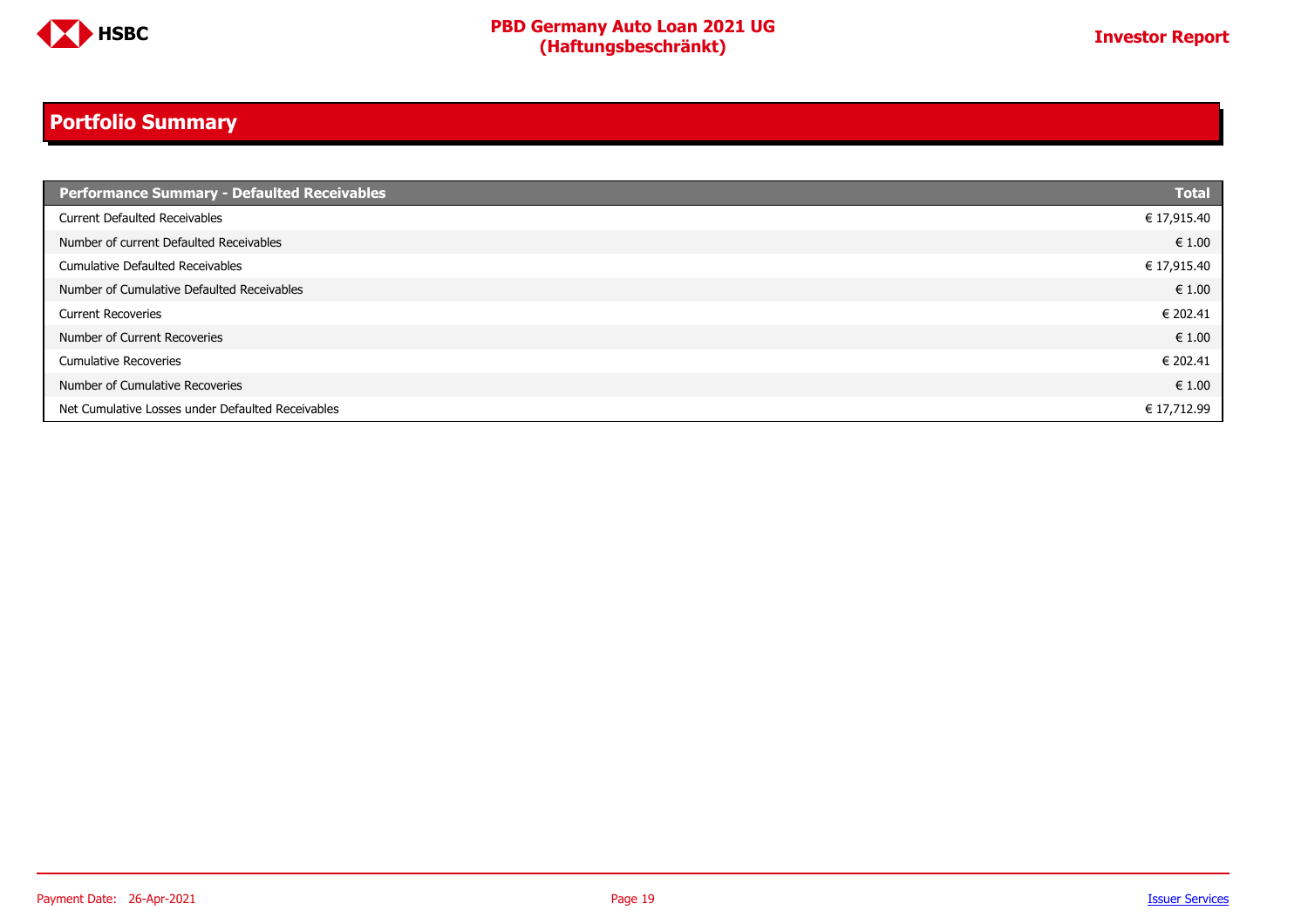

### **Portfolio Summary**

| <b>Performance Summary - Loan Performance</b> | <b>Trigger Breached</b> | <b>Trigger</b> | <b>Current Month</b>     |
|-----------------------------------------------|-------------------------|----------------|--------------------------|
| <b>Performance Ratios:</b>                    |                         |                |                          |
| Constant Prepayment Rate (CPR)                |                         |                | 6.99%                    |
| Cumulative Default Ratio                      | N                       | 1.00%          | $\overline{\phantom{0}}$ |
| Average Delinguency Ratio                     | N                       | 4.00%          | 0.47%                    |
| Principal Deficiency Shortfall                |                         |                | $\overline{\phantom{0}}$ |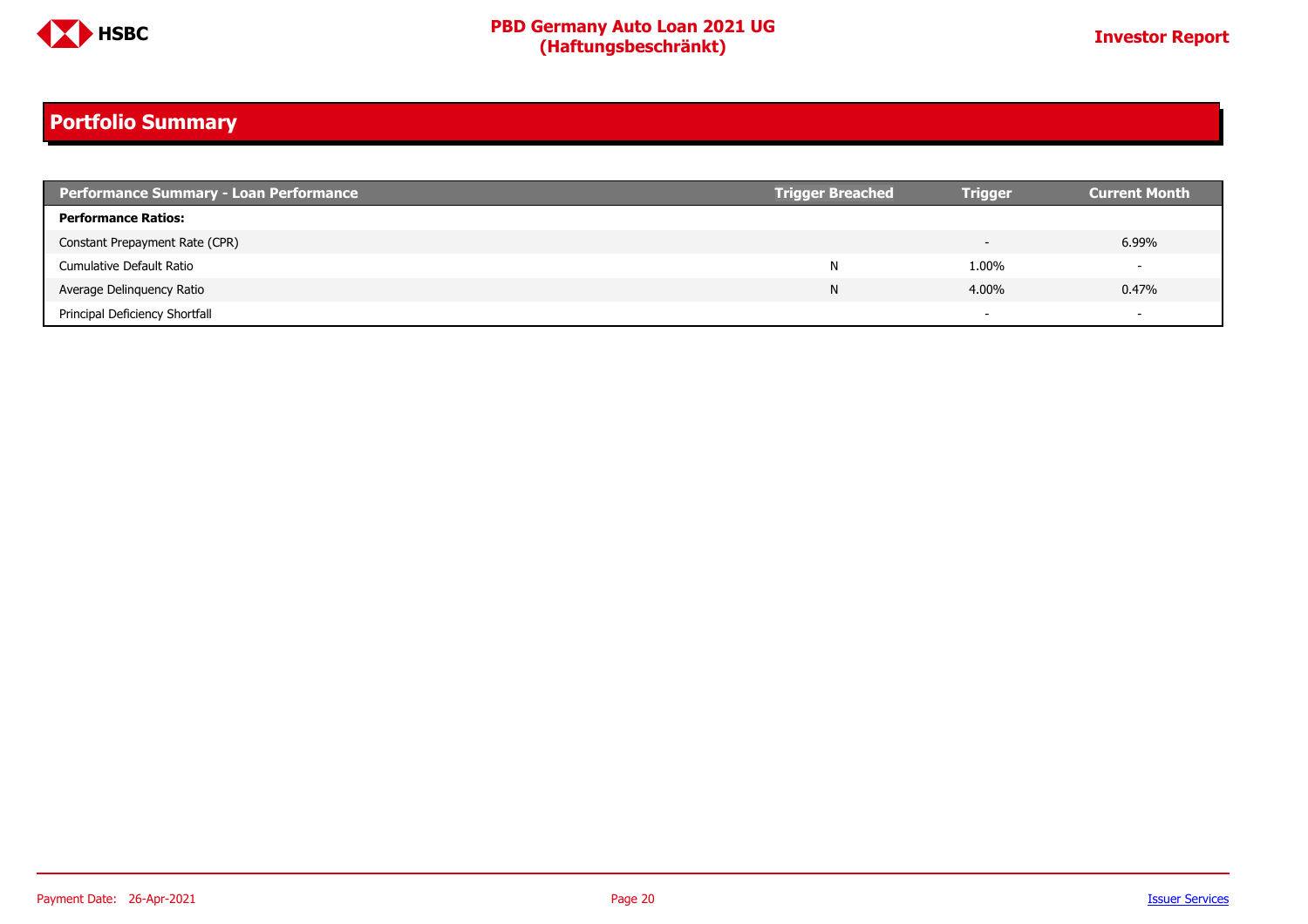

#### <span id="page-20-0"></span>**Portfolio Concentration**

| <b>Concentration Limits</b>                                                                                                                                                                                                                                                                                                                                                                                                              | <b>Limit</b> | <b>Breached?</b> | <b>Actual</b><br>Amount | % of Total |
|------------------------------------------------------------------------------------------------------------------------------------------------------------------------------------------------------------------------------------------------------------------------------------------------------------------------------------------------------------------------------------------------------------------------------------------|--------------|------------------|-------------------------|------------|
|                                                                                                                                                                                                                                                                                                                                                                                                                                          |              |                  |                         |            |
| (a) the aggregate Outstanding Principal Amount of all Purchased Receivables that are Performing Receivables - as of such Subsequent<br>Purchase Date and taking into account all Additional Receivables to be purchased on such Subsequent Purchase Date:                                                                                                                                                                                |              |                  |                         |            |
|                                                                                                                                                                                                                                                                                                                                                                                                                                          |              |                  |                         |            |
| (i) which derive from Auto Loan Contracts in respect of Balloon Loans entered into with a Commercial Debtor does not exceed 35% of the<br>aggregate Outstanding Principal Amount of all Purchased Receivables that are Performing Receivables, taking into account those Additional<br>Receivables                                                                                                                                       | 35%          | N                | €138,145,029.26         | 27.63%     |
|                                                                                                                                                                                                                                                                                                                                                                                                                                          |              |                  |                         |            |
| (ii) which derive from Auto Loan Contracts entered into with a Commercial Debtor does not exceed 45% of the aggregate Outstanding<br>Principal Amount of all Purchased Receivables that are Performing Receivables, taking into account those Additional Receivables                                                                                                                                                                     | 45%          | N                | €203,734,469.95         | 40.75%     |
|                                                                                                                                                                                                                                                                                                                                                                                                                                          |              |                  |                         |            |
| (iii) which derive from Auto Loan Contracts in respect of Balloon Loans does not exceed 85% of the aggregate Outstanding Principal<br>Amount of all Purchased Receivables that are Performing Receivables, taking into account those Additional Receivables                                                                                                                                                                              | 85%          | N                | €363,631,290.43         | 72.73%     |
|                                                                                                                                                                                                                                                                                                                                                                                                                                          |              |                  |                         |            |
| (iv) which derive from Auto Loan Contracts entered into to purchase Used Cars does not exceed 35% of the aggregate Outstanding<br>Principal Amount of all Purchased Receivables that are Performing Receivables, taking into account those Additional Receivables; and                                                                                                                                                                   | 35%          | N                | €163,390,613.65         | 32.68%     |
|                                                                                                                                                                                                                                                                                                                                                                                                                                          |              |                  |                         |            |
| (v) which are owed by the same Debtor does not exceed 0.05% of the aggregate Outstanding Principal Amount of all Purchased<br>Receivables that are Performing Receivables, taking into account those Additional Receivables                                                                                                                                                                                                              | 0.05%        | N                | €157,535.51             | 0.03%      |
|                                                                                                                                                                                                                                                                                                                                                                                                                                          |              |                  |                         |            |
| (b) the aggregate of the Balloon Amounts in respect of all Purchased Receivables that are Performing Receivables as of such date, taking into<br>account all Additional Receivables to be purchased on such Subsequent Purchase Date, is less than 60% of the aggregate Outstanding<br>Principal Amount of all Purchased Receivables that are Performing Receivables, taking into account those Additional Receivables                   | 60%          | N                | €193,884,153.36         | 38.78%     |
|                                                                                                                                                                                                                                                                                                                                                                                                                                          |              |                  |                         |            |
| (c) the average remaining term of the Auto Loan Contracts from which the Performing Receivables that are Performing Receivables arise,<br>taking into account all Additional Receivables to be purchased on such Subsequent Purchase Date, weighted by the Outstanding Principal<br>Amount of the Performing Receivables that are Performing Receivables, taking into account those Additional Receivables, does not exceed 46<br>months | 46           | N                | 35.28                   |            |
|                                                                                                                                                                                                                                                                                                                                                                                                                                          |              |                  |                         |            |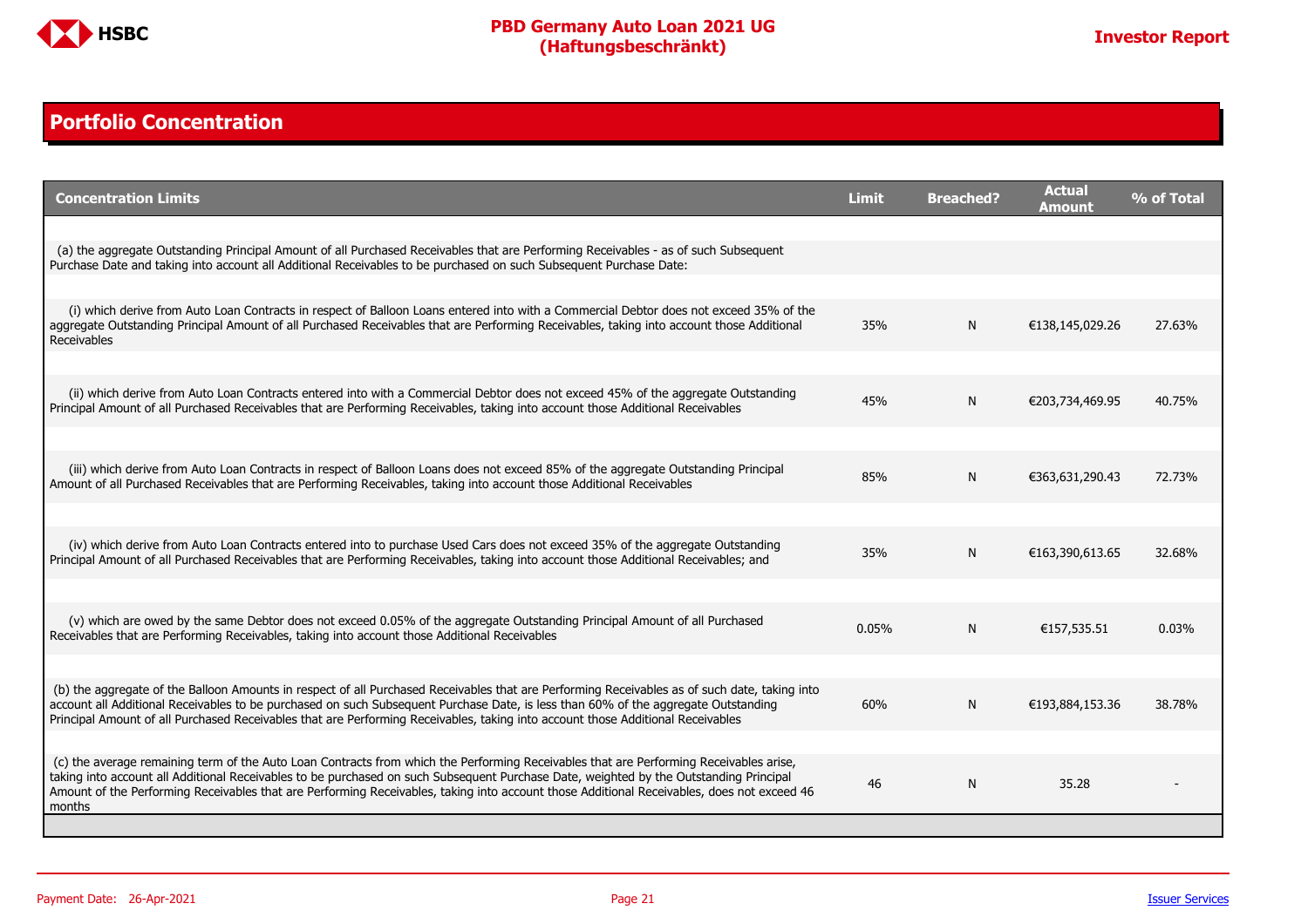

#### <span id="page-21-0"></span>**Balance Sheet**

| <b>Assets</b>                            |                          | <b>Liabilities</b>                                 |
|------------------------------------------|--------------------------|----------------------------------------------------|
| <b>Principal Outstanding Balance</b>     |                          | <b>Principal Amount Outstanding</b>                |
| <b>Performing Receivables</b>            | €486,232,095.87          | €466,200,000.00<br>Class A Notes                   |
| <b>Additional Receivables</b>            | €13,767,517.39           | €33,800,000.00<br>Class B Notes                    |
| <b>Net Outstanding Receivable Amount</b> | €499,999,613.26          | €500,000,000.00<br><b>Notes</b>                    |
|                                          |                          |                                                    |
| Reserves                                 |                          | Liabilities                                        |
| General Reserve Account                  | €1,398,600.00            | <b>General Reserve Liability</b><br>€1,398,600.00  |
| <b>General Collection Account</b>        | $\overline{\phantom{0}}$ | <b>General Collection Liability</b>                |
| Interest Account                         | $\overline{\phantom{0}}$ | <b>Interest Account</b>                            |
| Principal Account                        | €386.74                  |                                                    |
| <b>Total Assets</b>                      | €501,398,600.00          | <b>Principal Account Ledger</b><br>€501,398,600.00 |

| <b>Liabilities</b>                  |                 |
|-------------------------------------|-----------------|
| <b>Principal Amount Outstanding</b> |                 |
| Class A Notes                       | €466,200,000.00 |
| Class B Notes                       | €33,800,000.00  |
| <b>Notes</b>                        | €500,000,000.00 |
|                                     |                 |
| <b>Liabilities</b>                  |                 |
| <b>General Reserve Liability</b>    | €1,398,600.00   |
| <b>General Collection Liability</b> |                 |
| <b>Interest Account</b>             |                 |
|                                     |                 |
| <b>Principal Account Ledger</b>     | €501,398,600.00 |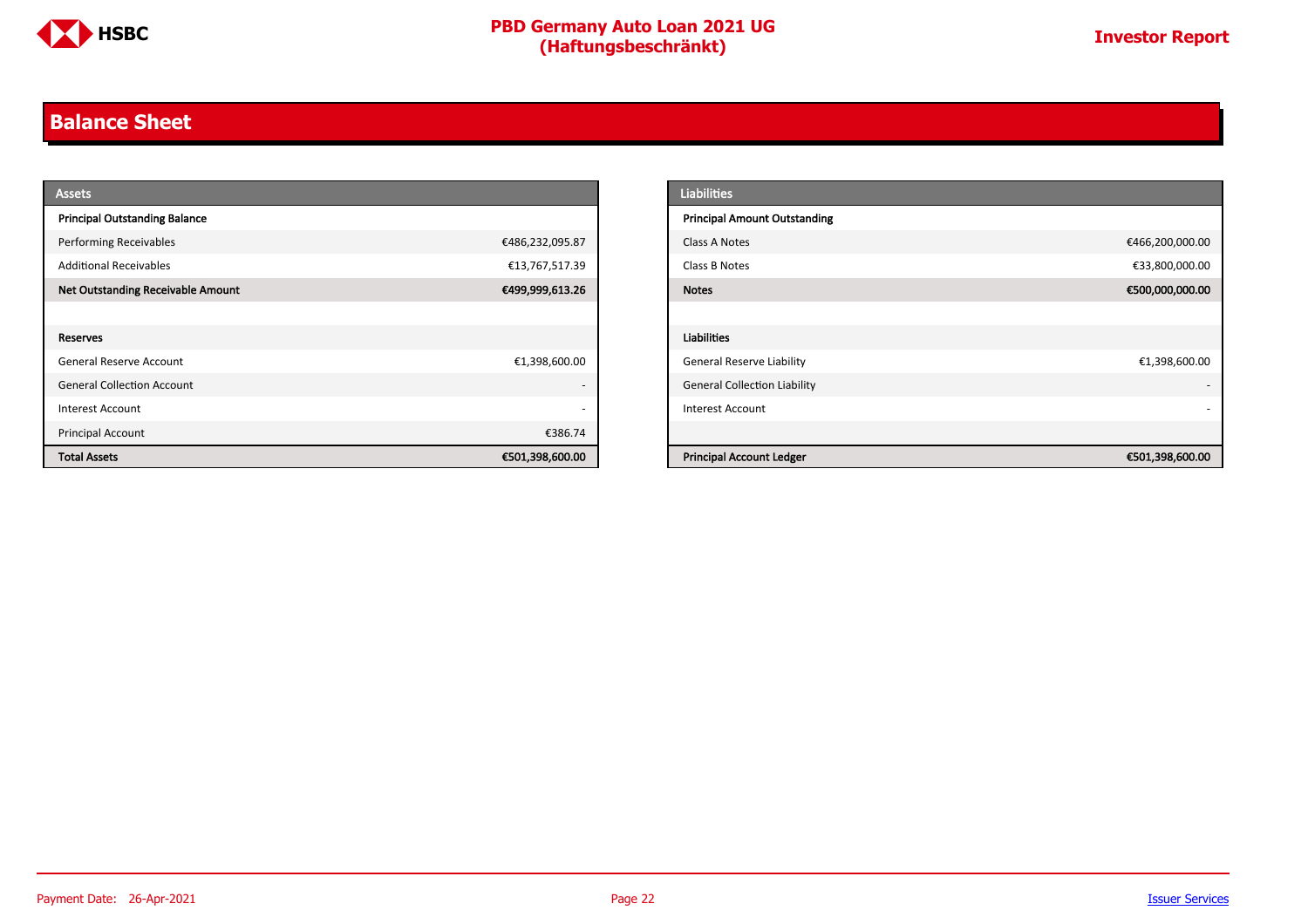

| <b>Delinguent Receivables</b> | <b>Total Current Principal Balance</b> | % Total Current Balance | <b>Number of Loans</b> | % Number of Loans |
|-------------------------------|----------------------------------------|-------------------------|------------------------|-------------------|
| $0 < 30$ days                 | € 499,398,646.63                       | 99.88%                  | 42,678                 | 99.89%            |
| $30 < 60$ days                | € 576,256.25                           | 0.12%                   | 45                     | 0.11%             |
| $60 < 90$ days                | € 24.710.38                            | $0.00\%$                |                        | $0.01\%$          |
| <b>Grand Total</b>            | € 499,999,613.26                       | 100.00%                 | 42,726                 | 100.00%           |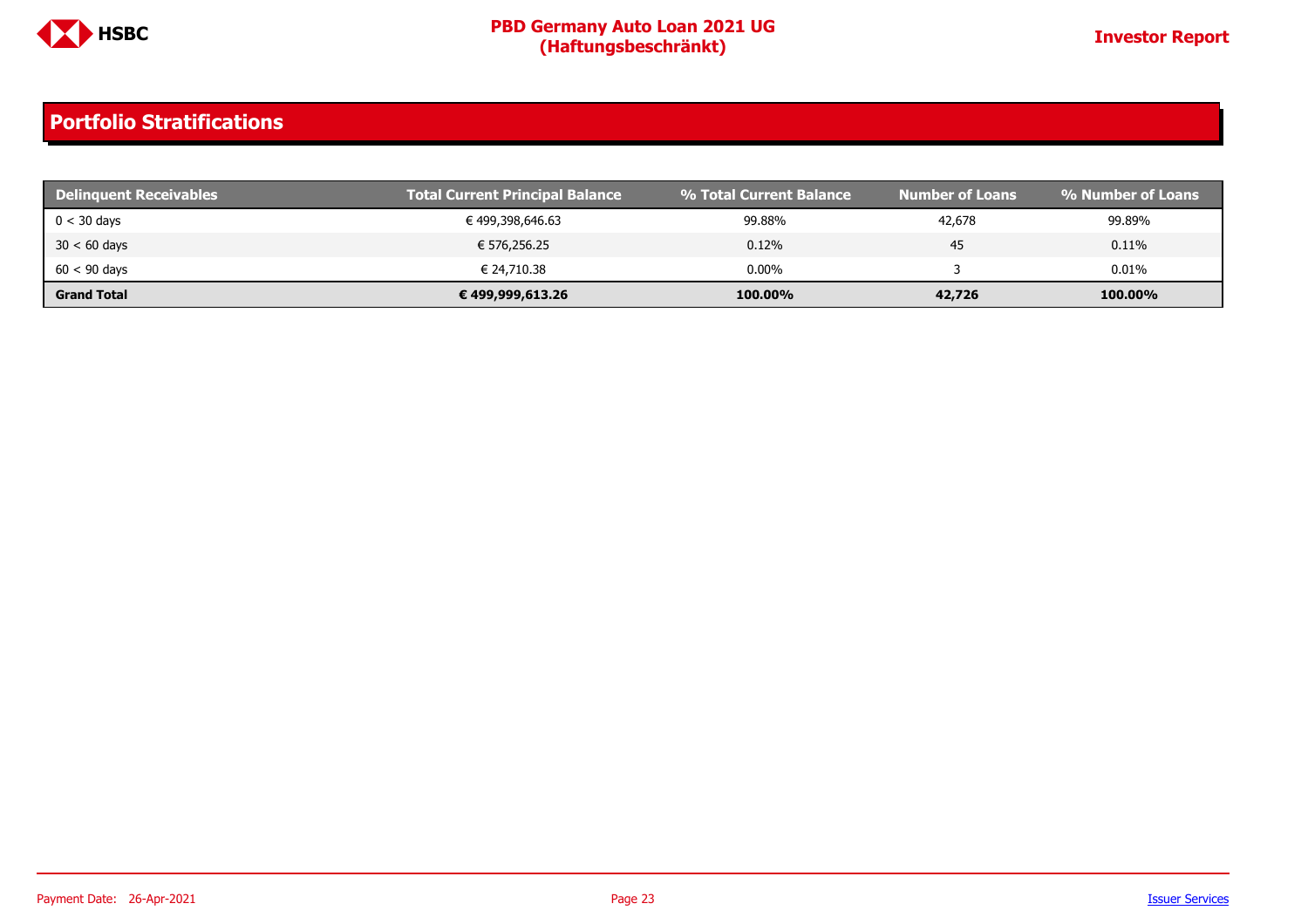

| <b>Vehicle Type</b> | Total Current Principal Balance | 1 % Total Current Balance | Number of Loans | <b>1% Number of Loans</b> |
|---------------------|---------------------------------|---------------------------|-----------------|---------------------------|
| New                 | € 336,608,999.61                | 67.32%                    | 22,347          | 52.30%                    |
| Used                | € 163,390,613.65                | 32.68%                    | 20,379          | 47.70%                    |
| <b>Grand Total</b>  | € 499,999,613.26                | 100.00%                   | 42,726          | 100.00%                   |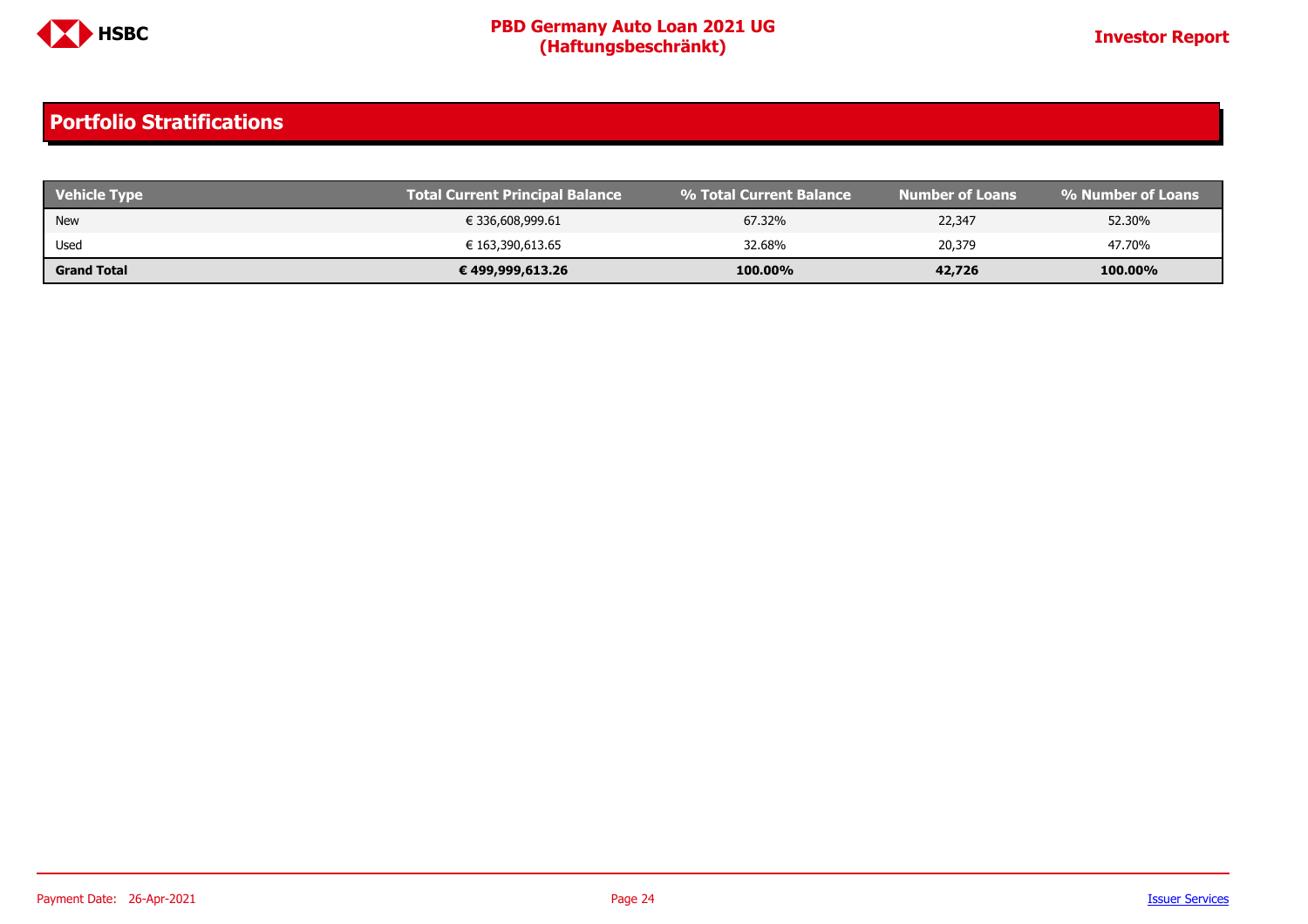

| <b>Customer Type</b> | <b>Total Current Principal Balance</b> | 1 % Total Current Balance | Mumber of Loans <b>b</b> | । % Number of Loans ' |
|----------------------|----------------------------------------|---------------------------|--------------------------|-----------------------|
| Commercial           | € 203,734,469.95                       | 40.75%                    | 15,069                   | 35.27%                |
| Consumer             | € 296,265,143.31                       | 59.25%                    | 27,657                   | 64.73%                |
| <b>Grand Total</b>   | € 499,999,613.26                       | 100.00%                   | 42,726                   | 100.00%               |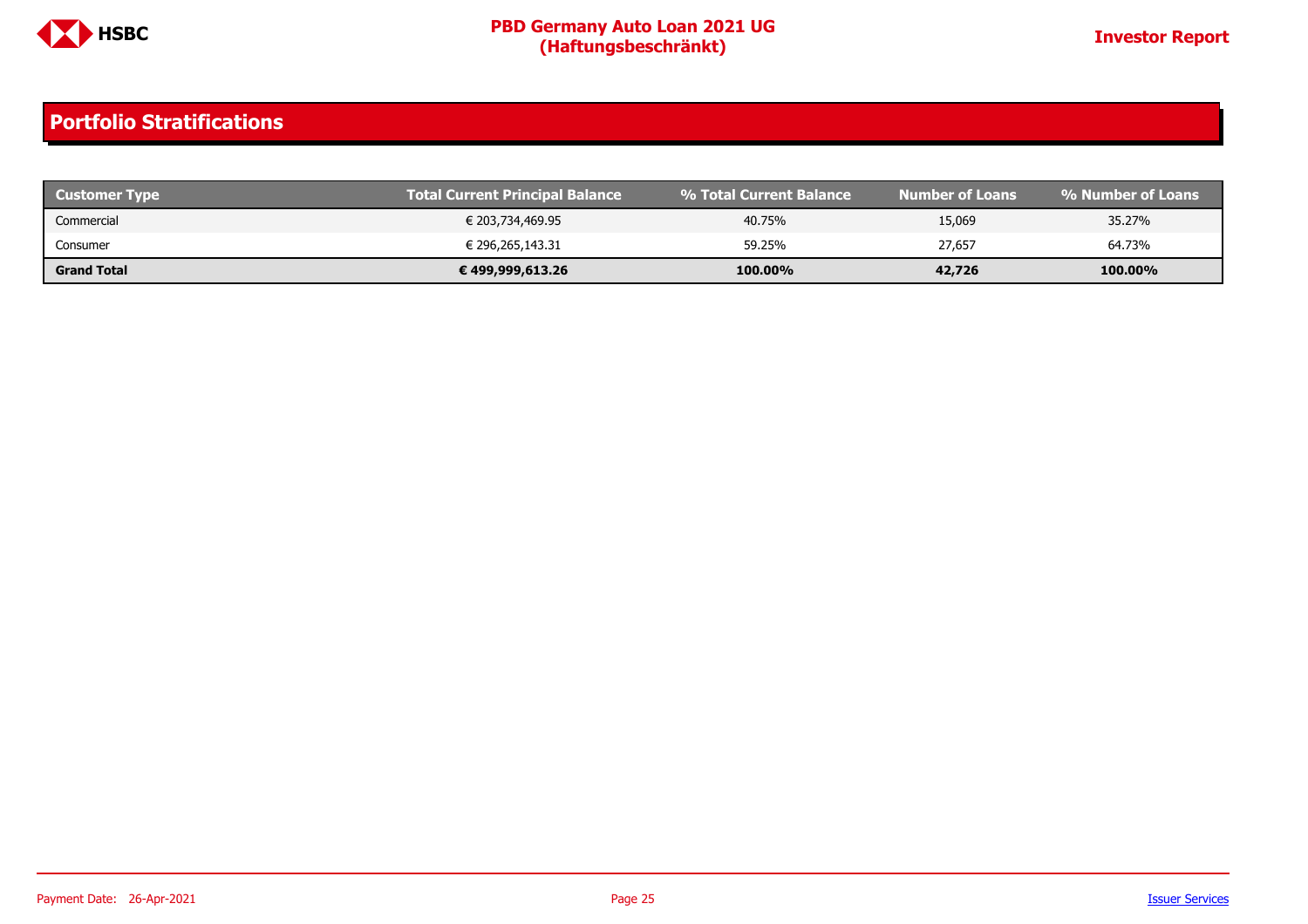

| <b>Contract Type</b> | <b>Total Current Principal Balance</b> | ↓% Total Current Balance \ | Number of Loans' | % Number of Loans |
|----------------------|----------------------------------------|----------------------------|------------------|-------------------|
| Balloon              | € 363,631,290.43                       | 72.73%                     | 25,625           | 59.98%            |
| Standard             | € 136,368,322.83                       | 27.27%                     | 17,101           | 40.02%            |
| <b>Grand Total</b>   | € 499,999,613.26                       | 100.00%                    | 42,726           | 100.00%           |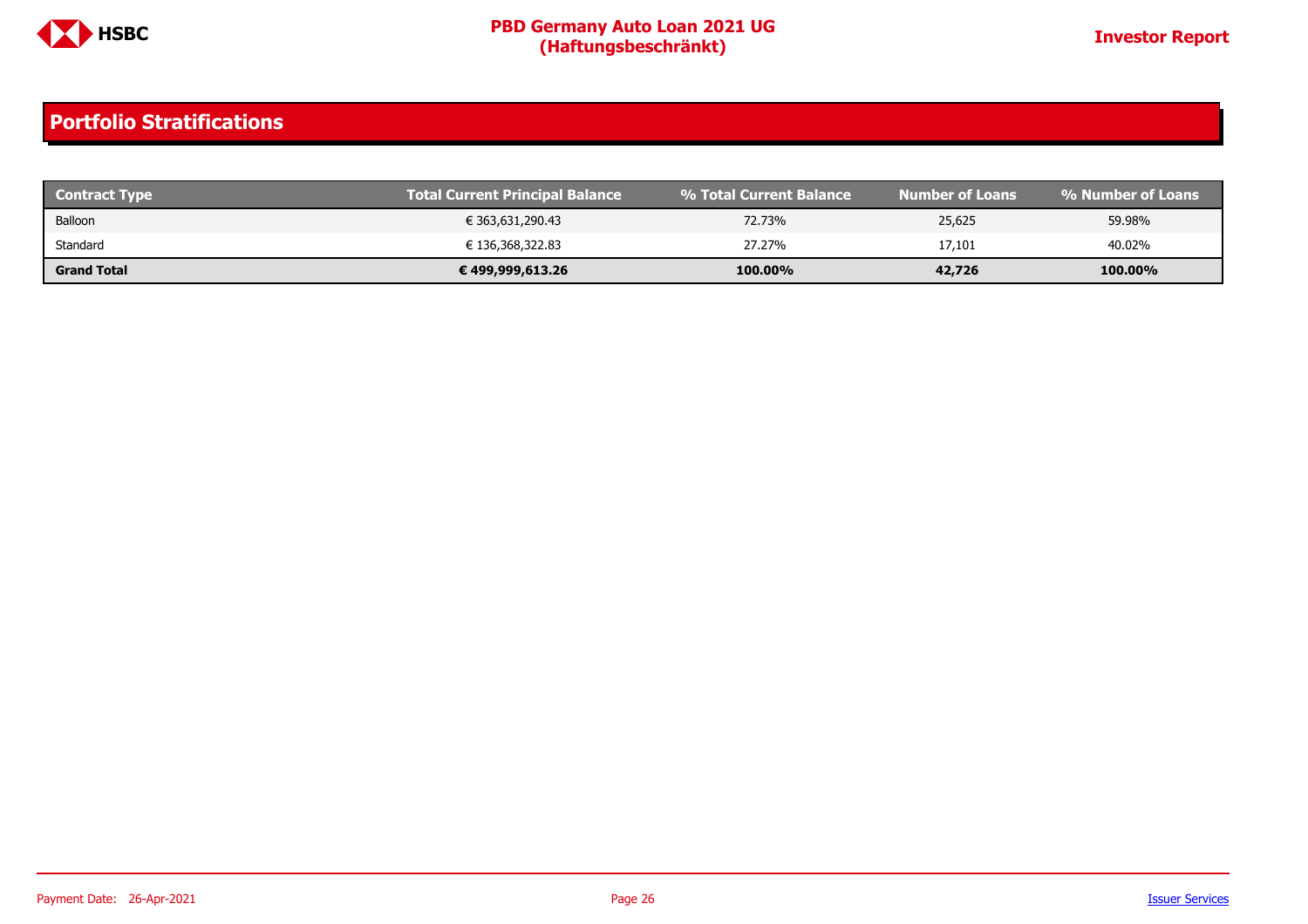

| <b>Initial Outstanding Balance</b> | <b>Total Current Principal Balance</b> | % Total Current Balance | <b>Number of Loans</b> | % Number of Loans |
|------------------------------------|----------------------------------------|-------------------------|------------------------|-------------------|
| < 2,500.00                         | € 386,436.57                           | 0.08%                   | 376                    | 0.88%             |
| 2,500.00 < 5,000.00                | € 4,854,591.14                         | 0.97%                   | 1,999                  | 4.68%             |
| 5,000.00 < 7,500.00                | € 18,851,423.03                        | 3.77%                   | 4,429                  | 10.37%            |
| 7,500.00 < 10,000.00               | € 36,802,030.32                        | 7.36%                   | 5,761                  | 13.48%            |
| 10,000.00 < 12,500.00              | € 46,562,515.60                        | 9.31%                   | 5,670                  | 13.27%            |
| 12,500.00 < 15,000.00              | € 49,238,003.44                        | 9.85%                   | 4,813                  | 11.26%            |
| 15,000.00 < 17,500.00              | € 52,009,349.65                        | 10.40%                  | 4,232                  | 9.90%             |
| 17,500.00 < 20,000.00              | € 54,791,545.63                        | 10.96%                  | 3,795                  | 8.88%             |
| 20,000.00 < 22,500.00              | € 58,109,965.97                        | 11.62%                  | 3,579                  | 8.38%             |
| 22,500.00 < 25,000.00              | € 51,914,103.79                        | 10.38%                  | 2,818                  | 6.60%             |
| 25,000.00 < 27,500.00              | € 38,196,880.27                        | 7.64%                   | 1,849                  | 4.33%             |
| 27,500.00 < 30,000.00              | € 28,703,908.18                        | 5.74%                   | 1,255                  | 2.94%             |
| 30,000.00 < 32,500.00              | € 22,005,485.71                        | 4.40%                   | 869                    | 2.03%             |
| 32,500.00 < 35,000.00              | € 14,301,249.49                        | 2.86%                   | 525                    | 1.23%             |
| 35,000.00 < 37,500.00              | € 9,385,670.26                         | 1.88%                   | 327                    | 0.77%             |
| 37,500.00 < 40,000.00              | € 6,442,219.74                         | 1.29%                   | 213                    | 0.50%             |
| 40,000.00 < 42,500.00              | € 3,301,329.15                         | 0.66%                   | 100                    | 0.23%             |
| 42,500.00 < 45,000.00              | € 2,029,421.45                         | 0.41%                   | 60                     | 0.14%             |
| 45,000.00 < 47,500.00              | € 860,495.93                           | 0.17%                   | 24                     | 0.06%             |
| 47,500.00 < 50,000.00              | € 617,147.82                           | 0.12%                   | $16\,$                 | 0.04%             |
| 50,000.00 < 52,500.00              | € 229,949.05                           | 0.05%                   | $6\phantom{.}6$        | 0.01%             |
| 52,500.00 < 55,000.00              | € 290,736.07                           | 0.06%                   | $\overline{7}$         | 0.02%             |
| 57,500.00 < 60,000.00              | € 46,885.98                            | 0.01%                   | $\mathbf{1}$           | $0.00\%$          |
| $= 60,000.00$                      | € 68,269.02                            | 0.01%                   | $\overline{2}$         | $0.00\%$          |
| <b>Grand Total</b>                 | € 499,999,613.26                       | 100.00%                 | 42,726                 | 100.00%           |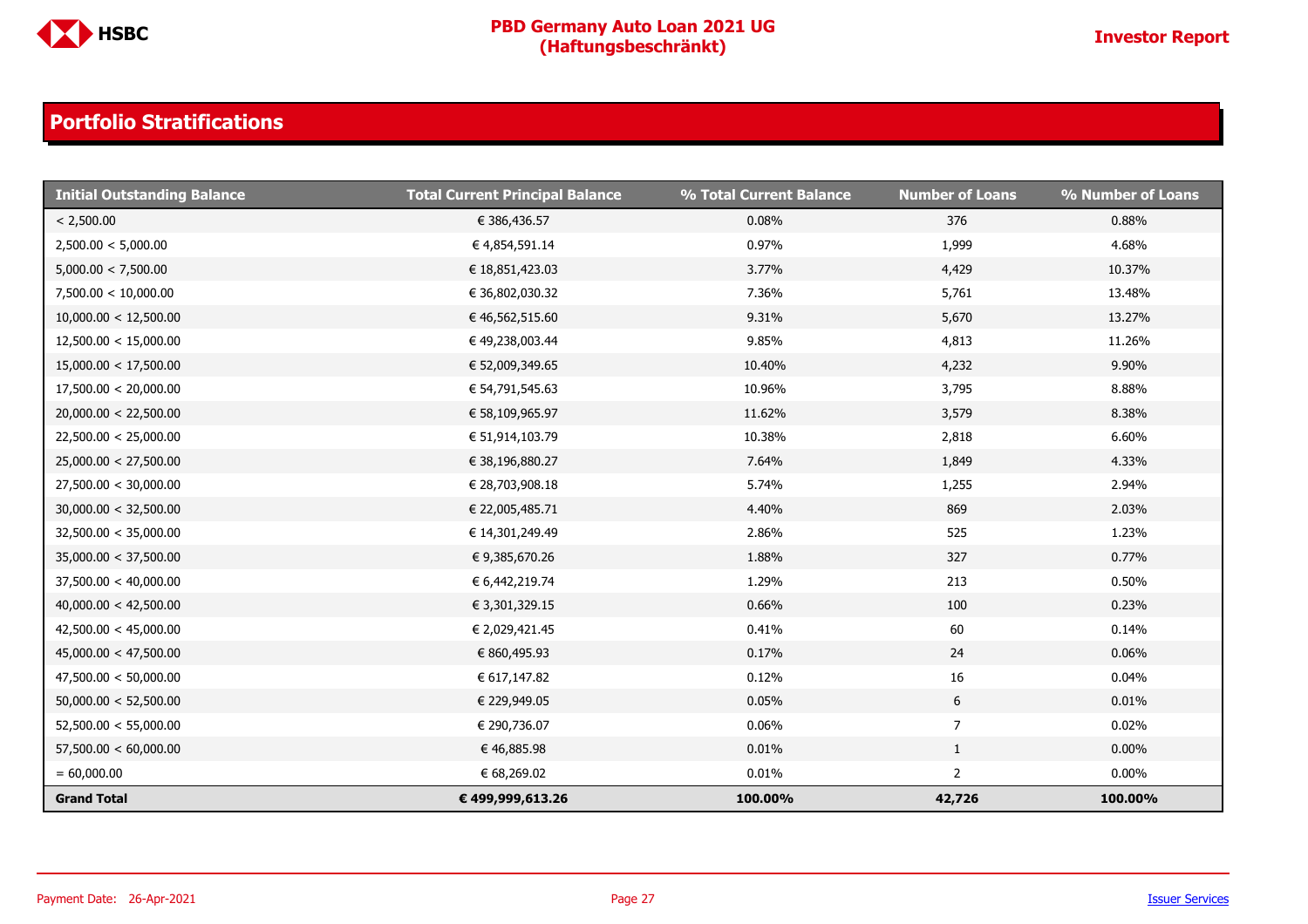

| <b>Remaining Outstanding Balance</b> | <b>Total Current Principal Balance</b> | % Total Current Balance | <b>Number of Loans</b> | % Number of Loans |
|--------------------------------------|----------------------------------------|-------------------------|------------------------|-------------------|
| < 2,500.00                           | € 3,548,219.91                         | 0.71%                   | 2,963                  | 6.93%             |
| 2,500.00 < 5,000.00                  | € 17,768,950.72                        | 3.55%                   | 4,616                  | 10.80%            |
| 5,000.00 < 7,500.00                  | € 39,301,553.01                        | 7.86%                   | 6,244                  | 14.61%            |
| 7,500.00 < 10,000.00                 | € 56,607,633.56                        | 11.32%                  | 6,482                  | 15.17%            |
| 10,000.00 < 12,500.00                | € 60,424,875.06                        | 12.08%                  | 5,398                  | 12.63%            |
| 12,500.00 < 15,000.00                | € 60,556,305.12                        | 12.11%                  | 4,415                  | 10.33%            |
| 15,000.00 < 17,500.00                | € 62,463,732.32                        | 12.49%                  | 3,852                  | 9.02%             |
| 17,500.00 < 20,000.00                | € 55,508,782.51                        | 11.10%                  | 2,968                  | 6.95%             |
| 20,000.00 < 22,500.00                | € 44,610,628.79                        | 8.92%                   | 2,107                  | 4.93%             |
| 22,500.00 < 25,000.00                | € 33,880,531.95                        | 6.78%                   | 1,432                  | 3.35%             |
| 25,000.00 < 27,500.00                | € 25,428,321.22                        | 5.09%                   | 970                    | 2.27%             |
| 27,500.00 < 30,000.00                | € 17,627,243.70                        | 3.53%                   | 616                    | 1.44%             |
| 30,000.00 < 32,500.00                | € 10,371,752.00                        | 2.07%                   | 333                    | 0.78%             |
| 32,500.00 < 35,000.00                | € 5,591,452.99                         | 1.12%                   | 166                    | 0.39%             |
| 35,000.00 < 37,500.00                | € 2,960,954.70                         | 0.59%                   | 82                     | 0.19%             |
| 37,500.00 < 40,000.00                | € 1,513,367.05                         | 0.30%                   | 39                     | 0.09%             |
| 40,000.00 < 42,500.00                | € 987,112.38                           | 0.20%                   | 24                     | 0.06%             |
| 42,500.00 < 45,000.00                | € 611,953.62                           | 0.12%                   | 14                     | 0.03%             |
| 45,000.00 < 47,500.00                | € 185,992.27                           | 0.04%                   | 4                      | 0.01%             |
| 50,000.00 < 52,500.00                | € 50,250.38                            | 0.01%                   | $\mathbf{1}$           | $0.00\%$          |
| <b>Grand Total</b>                   | € 499,999,613.26                       | 100.00%                 | 42,726                 | 100.00%           |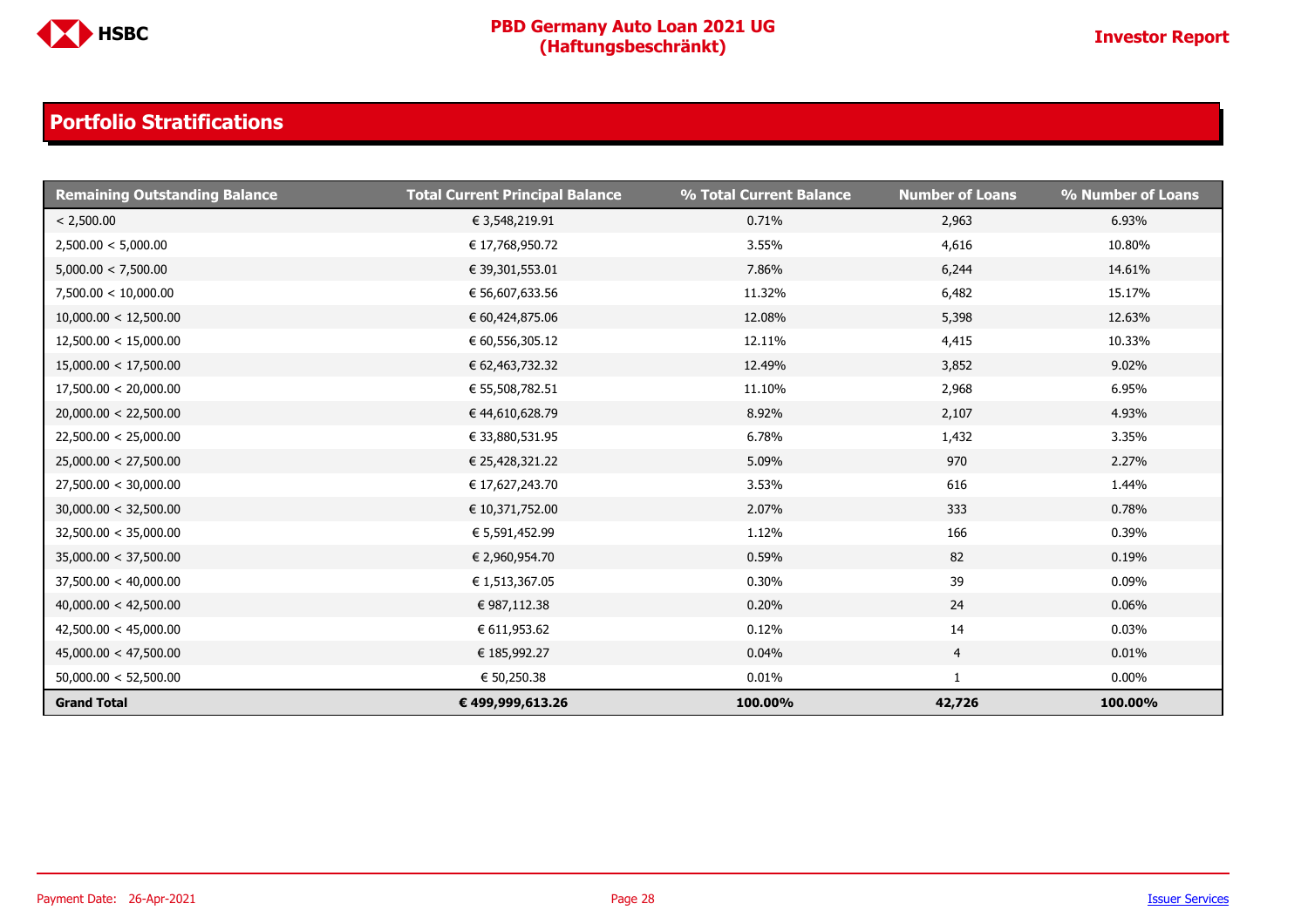

| <b>Original Term (Months)</b> | <b>Total Current Principal Balance</b> | % Total Current Balance | <b>Number of Loans</b> | % Number of Loans |
|-------------------------------|----------------------------------------|-------------------------|------------------------|-------------------|
| 6 < 12                        | € 12,672.22                            | $0.00\%$                | 9                      | 0.02%             |
| 12 < 18                       | € 905,823.62                           | 0.18%                   | 319                    | 0.75%             |
| 18 < 24                       | € 906,483.17                           | 0.18%                   | 265                    | 0.62%             |
| 24 < 30                       | € 8,402,847.88                         | 1.68%                   | 1,749                  | 4.09%             |
| 30 < 36                       | € 2,214,224.80                         | 0.44%                   | 470                    | 1.10%             |
| 36 < 42                       | € 45,671,398.28                        | 9.13%                   | 5,655                  | 13.24%            |
| 42 < 48                       | € 3,225,396.27                         | 0.65%                   | 440                    | 1.03%             |
| 48 < 54                       | € 331,187,671.38                       | 66.24%                  | 24,447                 | 57.22%            |
| 54 < 60                       | € 2,126,421.03                         | 0.43%                   | 247                    | 0.58%             |
| 60 < 66                       | € 80,826,866.63                        | 16.17%                  | 6,836                  | 16.00%            |
| 66 < 72                       | € 805,619.65                           | 0.16%                   | 90                     | 0.21%             |
| 72 < 78                       | € 8,154,726.73                         | 1.63%                   | 869                    | 2.03%             |
| 78 < 84                       | € 453,507.73                           | 0.09%                   | 42                     | $0.10\%$          |
| $>= 84$                       | € 15,105,953.87                        | 3.02%                   | 1,288                  | 3.01%             |
| <b>Grand Total</b>            | € 499,999,613.26                       | 100.00%                 | 42,726                 | 100.00%           |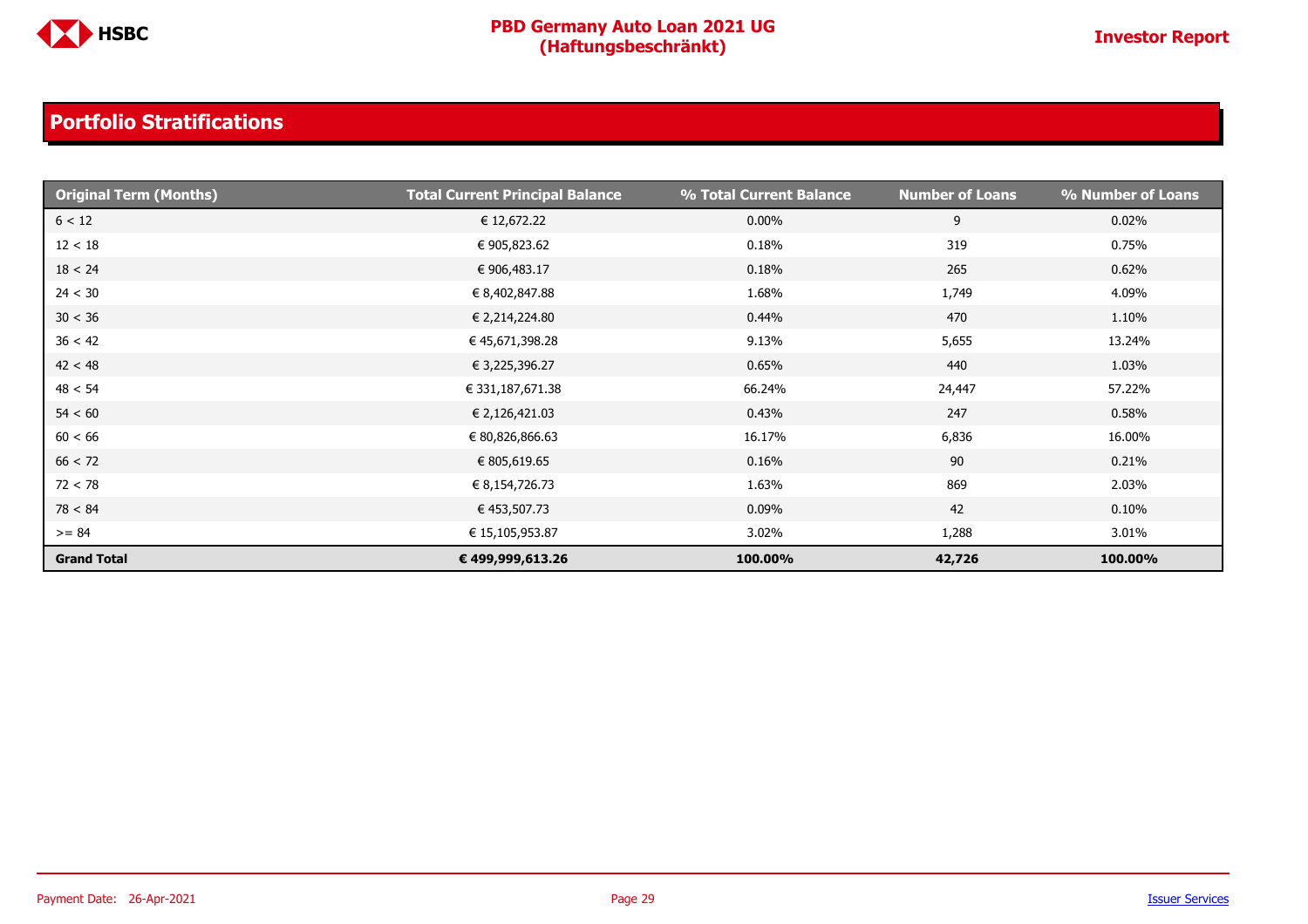

| <b>Remaining Term (Months)</b> | <b>Total Current Principal Balance</b> | % Total Current Balance | <b>Number of Loans</b> | % Number of Loans |
|--------------------------------|----------------------------------------|-------------------------|------------------------|-------------------|
| < 6                            | € 5,130,051.12                         | 1.03%                   | 1,719                  | 4.02%             |
| 6 < 12                         | € 11,926,280.08                        | 2.39%                   | 2,073                  | 4.85%             |
| 12 < 18                        | € 20,758,852.57                        | 4.15%                   | 2,829                  | 6.62%             |
| 18 < 24                        | € 54,765,567.50                        | 10.95%                  | 5,438                  | 12.73%            |
| 24 < 30                        | € 69,693,132.65                        | 13.94%                  | 5,928                  | 13.87%            |
| 30 < 36                        | € 100,155,567.93                       | 20.03%                  | 7,728                  | 18.09%            |
| 36 < 42                        | € 80,199,902.36                        | 16.04%                  | 5,824                  | 13.63%            |
| 42 < 48                        | € 92,141,898.09                        | 18.43%                  | 6,171                  | 14.44%            |
| 48 < 54                        | € 24,005,970.80                        | 4.80%                   | 1,867                  | 4.37%             |
| 54 < 60                        | € 23,554,863.46                        | 4.71%                   | 1,740                  | 4.07%             |
| 60 < 66                        | € 4,176,228.98                         | 0.84%                   | 378                    | 0.88%             |
| 66 < 72                        | € 5,872,830.41                         | 1.17%                   | 465                    | 1.09%             |
| 72 < 78                        | € 4,144,593.71                         | 0.83%                   | 321                    | 0.75%             |
| 78 < 84                        | € 3,473,873.60                         | 0.69%                   | 245                    | 0.57%             |
| <b>Grand Total</b>             | € 499,999,613.26                       | 100.00%                 | 42,726                 | 100.00%           |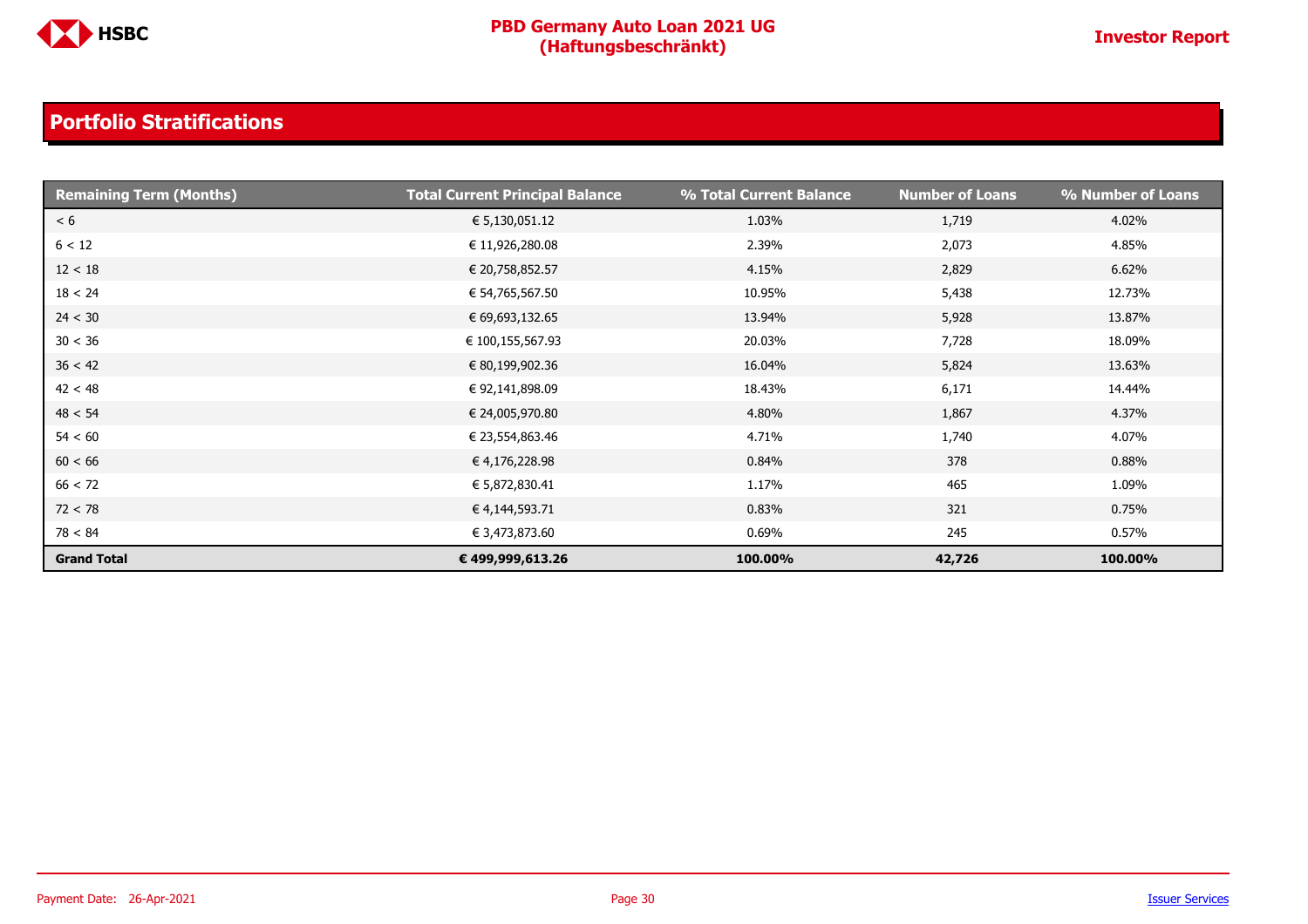

| <b>Seasoning (Months)</b> | <b>Total Current Principal Balance</b> | % Total Current Balance | <b>Number of Loans</b> | % Number of Loans |
|---------------------------|----------------------------------------|-------------------------|------------------------|-------------------|
| < 6                       | € 93,913,254.16                        | 18.78%                  | 6,723                  | 15.74%            |
| 6 < 12                    | € 116,479,354.38                       | 23.30%                  | 9,432                  | 22.08%            |
| 12 < 18                   | € 123,125,737.19                       | 24.63%                  | 10,047                 | 23.51%            |
| 18 < 24                   | € 77,635,117.64                        | 15.53%                  | 7,040                  | 16.48%            |
| 24 < 30                   | € 56,819,439.47                        | 11.36%                  | 5,555                  | 13.00%            |
| 30 < 36                   | € 19,254,739.49                        | 3.85%                   | 2,165                  | 5.07%             |
| 36 < 42                   | € 6,983,551.36                         | 1.40%                   | 716                    | 1.68%             |
| 42 < 48                   | € 4,555,573.40                         | 0.91%                   | 607                    | 1.42%             |
| 48 < 54                   | € 768,937.14                           | 0.15%                   | 255                    | 0.60%             |
| 54 < 60                   | € 347,753.31                           | 0.07%                   | 127                    | 0.30%             |
| 60 < 66                   | € 62,028.88                            | 0.01%                   | 23                     | 0.05%             |
| 66 < 72                   | € 30,453.68                            | 0.01%                   | 20                     | 0.05%             |
| 72 < 78                   | € 18,634.65                            | $0.00\%$                | 9                      | 0.02%             |
| 78 < 84                   | € 5,038.51                             | $0.00\%$                | 7                      | 0.02%             |
| <b>Grand Total</b>        | € 499,999,613.26                       | 100.00%                 | 42,726                 | 100.00%           |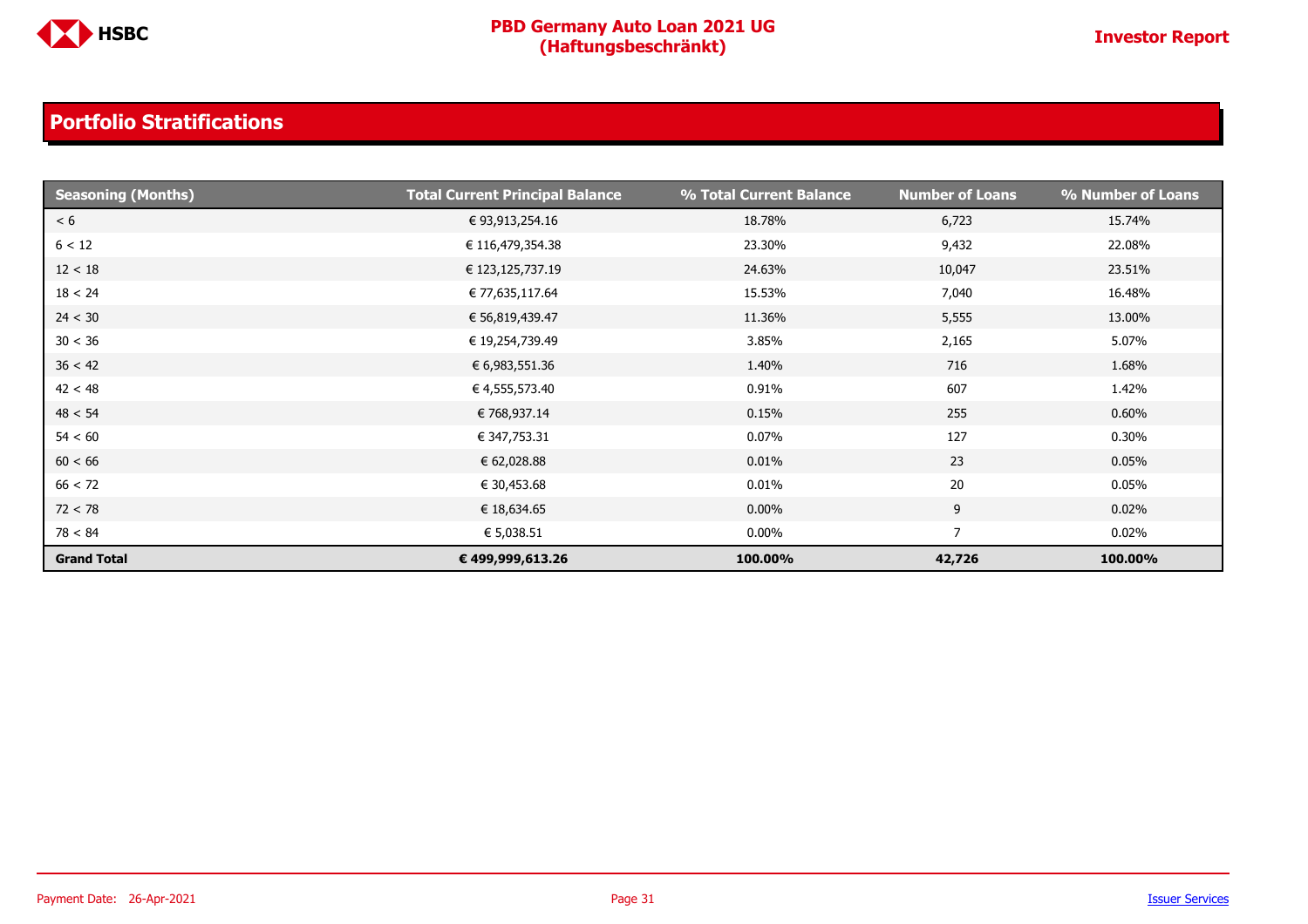

| Discount Rate (%)     | <b>Total Current Principal Balance</b> | % Total Current Balance | <b>Number of Loans</b> | % Number of Loans |
|-----------------------|----------------------------------------|-------------------------|------------------------|-------------------|
| $3.0000\% < 4.0000\%$ | € 424,626,315.01                       | 84.93%                  | 33,610                 | 78.66%            |
| $4.0000\% < 5.0000\%$ | € 70,663,517.96                        | 14.13%                  | 8,238                  | 19.28%            |
| $5.0000\% < 6.0000\%$ | € 4,298,826.53                         | 0.86%                   | 776                    | 1.82%             |
| $6.0000\% < 7.0000\%$ | € 348,101.75                           | 0.07%                   | 81                     | 0.19%             |
| $7.0000\% < 8.0000\%$ | € 62,150.79                            | $0.01\%$                | 20                     | 0.05%             |
| $8.0000\% < 9.0000\%$ | € 701.22                               | $0.00\%$                |                        | $0.00\%$          |
| <b>Grand Total</b>    | € 499,999,613.26                       | 100.00%                 | 42,726                 | 100.00%           |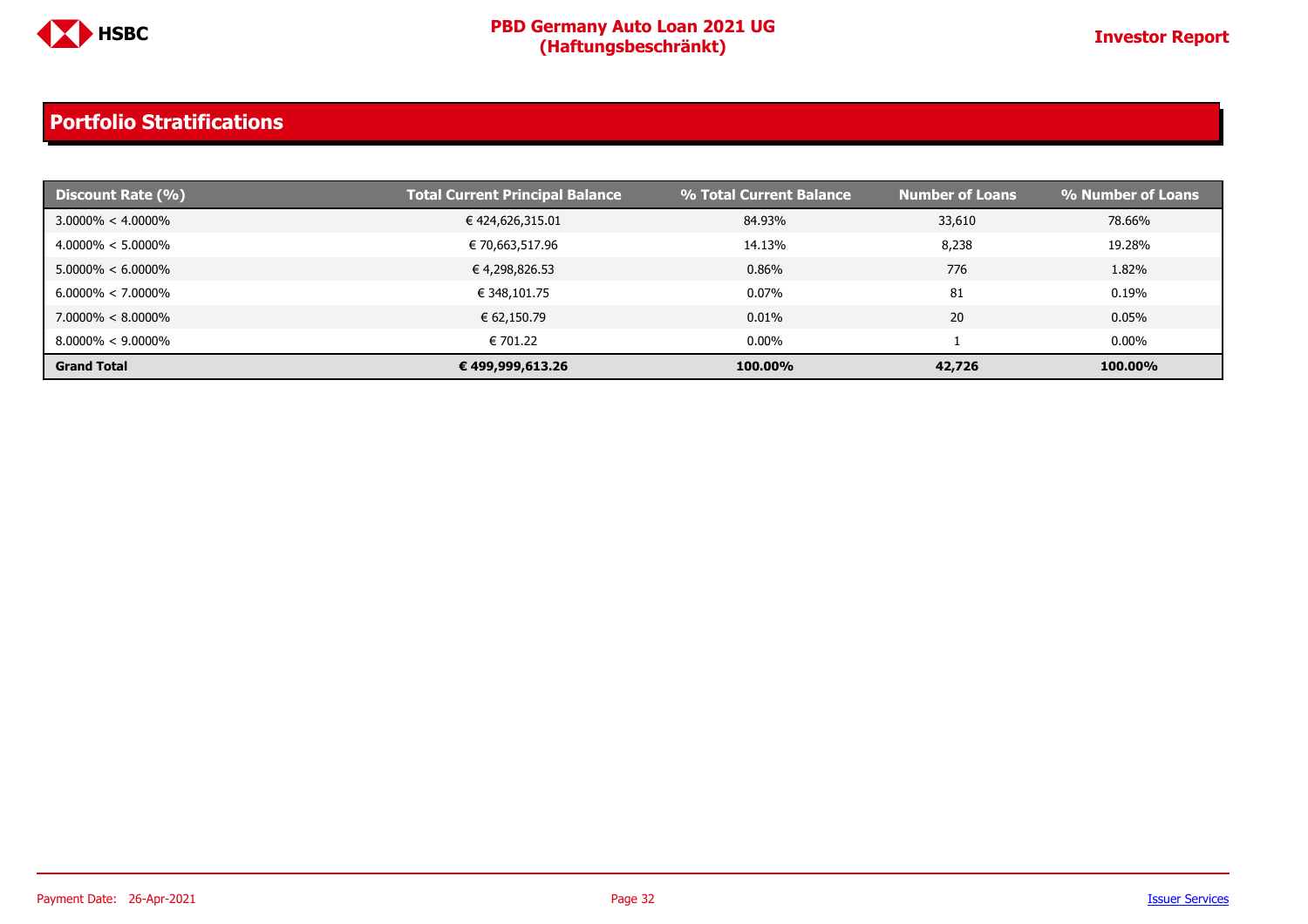

| <b>Balloon Payment as % of Car Sale Price</b> | <b>Total Current Principal Balance</b> | % Total Current Balance | <b>Number of Loans</b> | % Number of Loans |
|-----------------------------------------------|----------------------------------------|-------------------------|------------------------|-------------------|
| $0.0000\% < 10.0000\%$                        | € 160,824,955.11                       | 32.17%                  | 20,282                 | 47.47%            |
| $10.0000\% < 20.0000\%$                       | € 23,691,324.84                        | 4.74%                   | 2,115                  | 4.95%             |
| $20.0000\% < 30.0000\%$                       | € 41,709,202.26                        | 8.34%                   | 3,207                  | 7.51%             |
| $30.0000\% < 40.0000\%$                       | € 86,951,505.30                        | 17.39%                  | 6,179                  | 14.46%            |
| $40.0000\% < 50.0000\%$                       | € 128,130,633.78                       | 25.63%                  | 7,587                  | 17.76%            |
| $50.0000\% < 60.0000\%$                       | € 53,482,331.09                        | 10.70%                  | 3,055                  | 7.15%             |
| $60.0000\% < 70.0000\%$                       | € 5,058,456.28                         | 1.01%                   | 293                    | 0.69%             |
| 70.0000% < 80.0000%                           | € 151,204.60                           | 0.03%                   | 8                      | 0.02%             |
| <b>Grand Total</b>                            | € 499,999,613.26                       | 100.00%                 | 42,726                 | 100.00%           |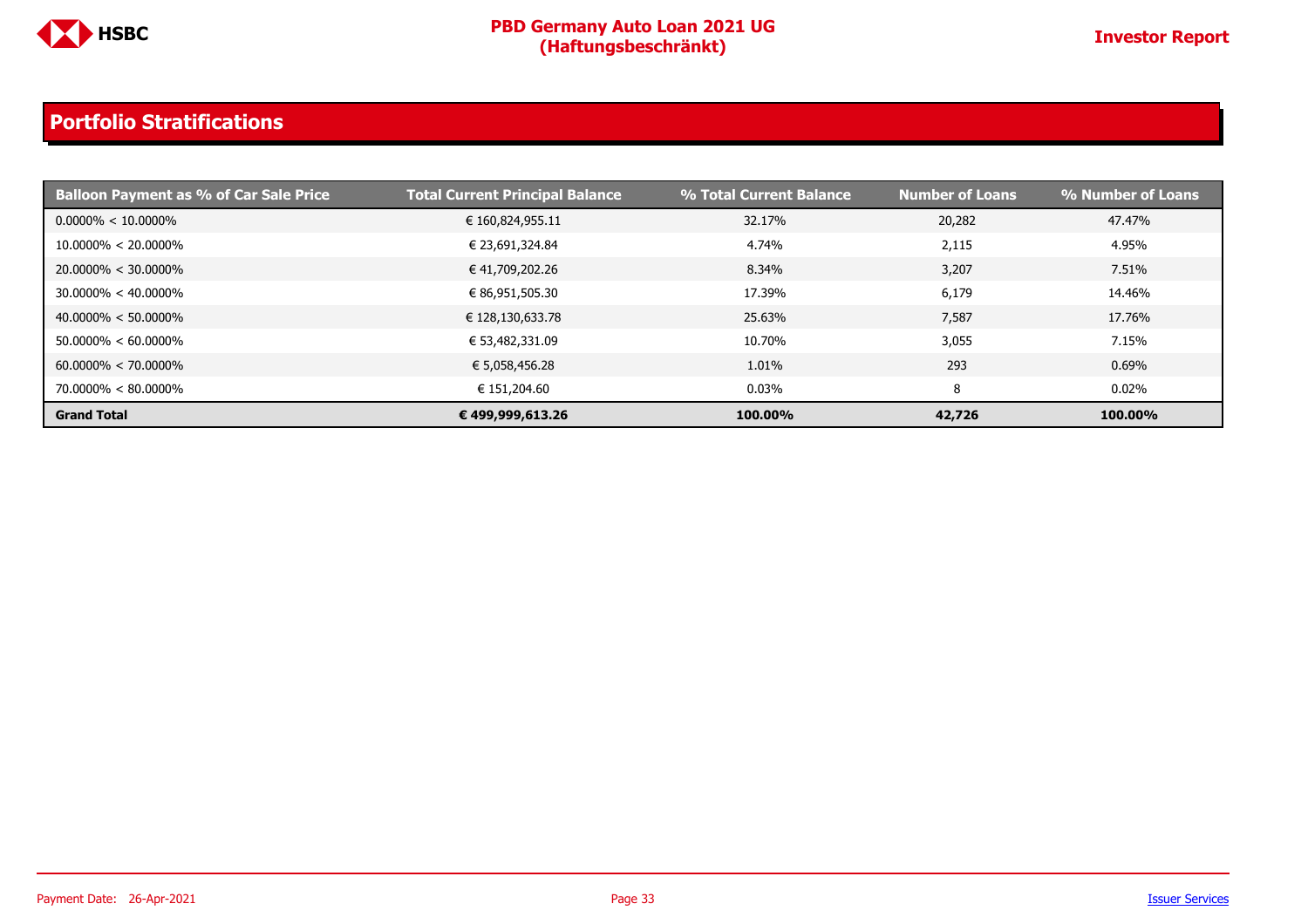

| <b>Balloon Payment as % of Initial Balance</b> | <b>Total Current Principal Balance</b> | % Total Current Balance | <b>Number of Loans</b> | % Number of Loans |
|------------------------------------------------|----------------------------------------|-------------------------|------------------------|-------------------|
| $0.0000\% < 10.0000\%$                         | € 157,118,112.11                       | 31.42%                  | 19,802                 | 46.35%            |
| $10.0000\% < 20.0000\%$                        | € 13,493,236.83                        | 2.70%                   | 1,219                  | 2.85%             |
| $20.0000\% < 30.0000\%$                        | € 26,883,819.60                        | 5.38%                   | 2,200                  | 5.15%             |
| $30.0000\% < 40.0000\%$                        | € 58,374,848.58                        | 11.67%                  | 4,492                  | 10.51%            |
| $40.0000\% < 50.0000\%$                        | € 103,451,544.16                       | 20.69%                  | 6,656                  | 15.58%            |
| $50.0000\% < 60.0000\%$                        | € 96,301,260.62                        | 19.26%                  | 5,755                  | 13.47%            |
| $60.0000\% < 70.0000\%$                        | € 37,224,122.84                        | 7.44%                   | 2,181                  | 5.10%             |
| $70.0000\% < 80.0000\%$                        | € 7,103,450.37                         | 1.42%                   | 419                    | 0.98%             |
| $80.0000\% < 90.0000\%$                        | €49,218.15                             | 0.01%                   | ∠                      | $0.00\%$          |
| <b>Grand Total</b>                             | € 499,999,613.26                       | 100.00%                 | 42,726                 | 100.00%           |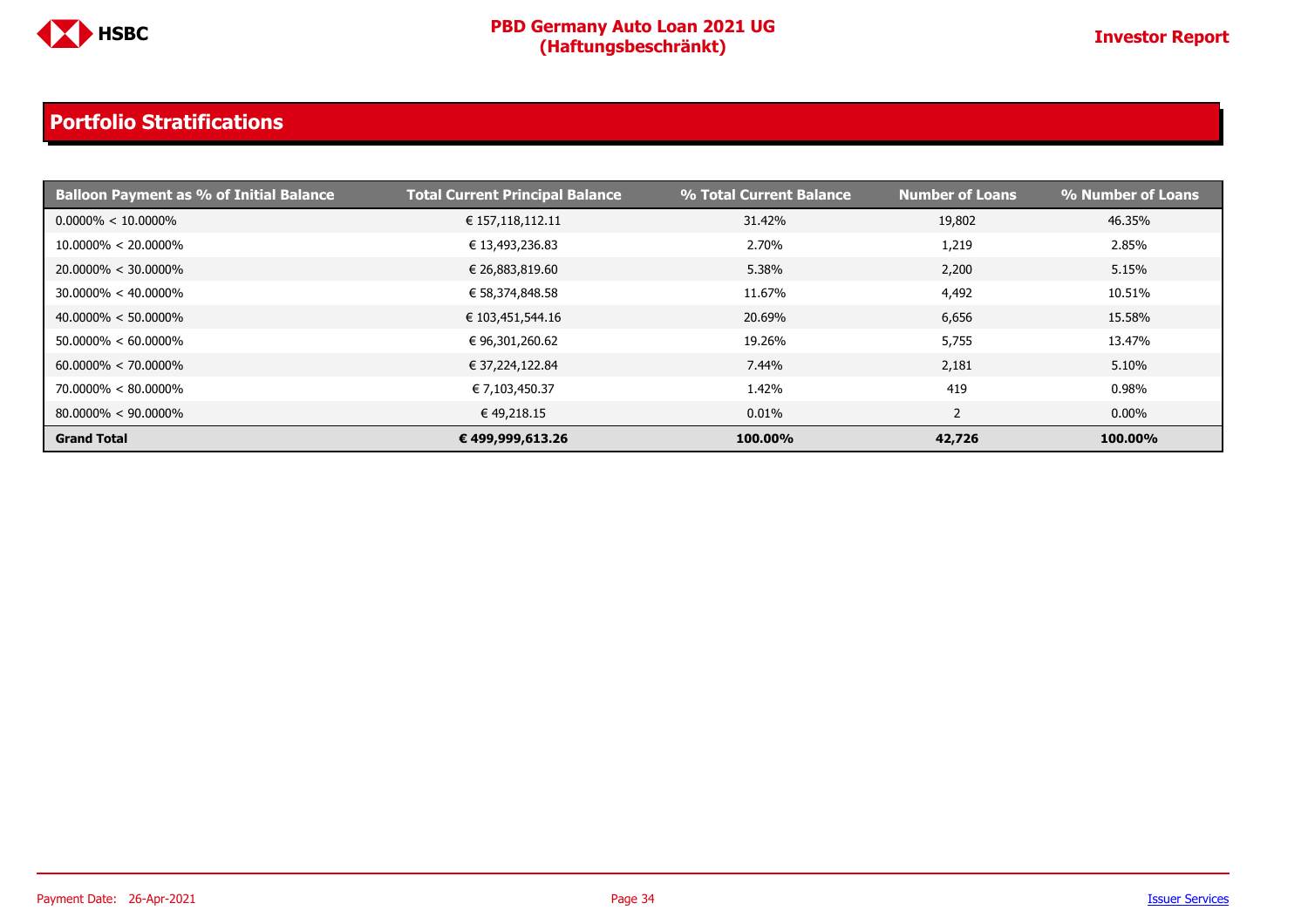

| Year of Origiantion of the Loans | <b>Total Current Principal Balance</b> | % Total Current Balance | <b>Number of Loans</b> | % Number of Loans |
|----------------------------------|----------------------------------------|-------------------------|------------------------|-------------------|
| 2014                             | € 16,910.10                            | $0.00\%$                | 14                     | 0.03%             |
| 2015                             | € 60,310.83                            | 0.01%                   | 30                     | $0.07\%$          |
| 2016                             | € 782,474.41                           | 0.16%                   | 239                    | 0.56%             |
| 2017                             | € 8,244,705.24                         | 1.65%                   | 1,113                  | 2.60%             |
| 2018                             | € 47,171,753.84                        | 9.43%                   | 5,035                  | 11.78%            |
| 2019                             | € 170,914,052.67                       | 34.18%                  | 15,135                 | 35.42%            |
| 2020                             | € 251,726,165.77                       | 50.35%                  | 19,633                 | 45.95%            |
| 2021                             | € 21,083,240.40                        | 4.22%                   | 1,527                  | 3.57%             |
| <b>Grand Total</b>               | € 499,999,613.26                       | 100.00%                 | 42,726                 | 100.00%           |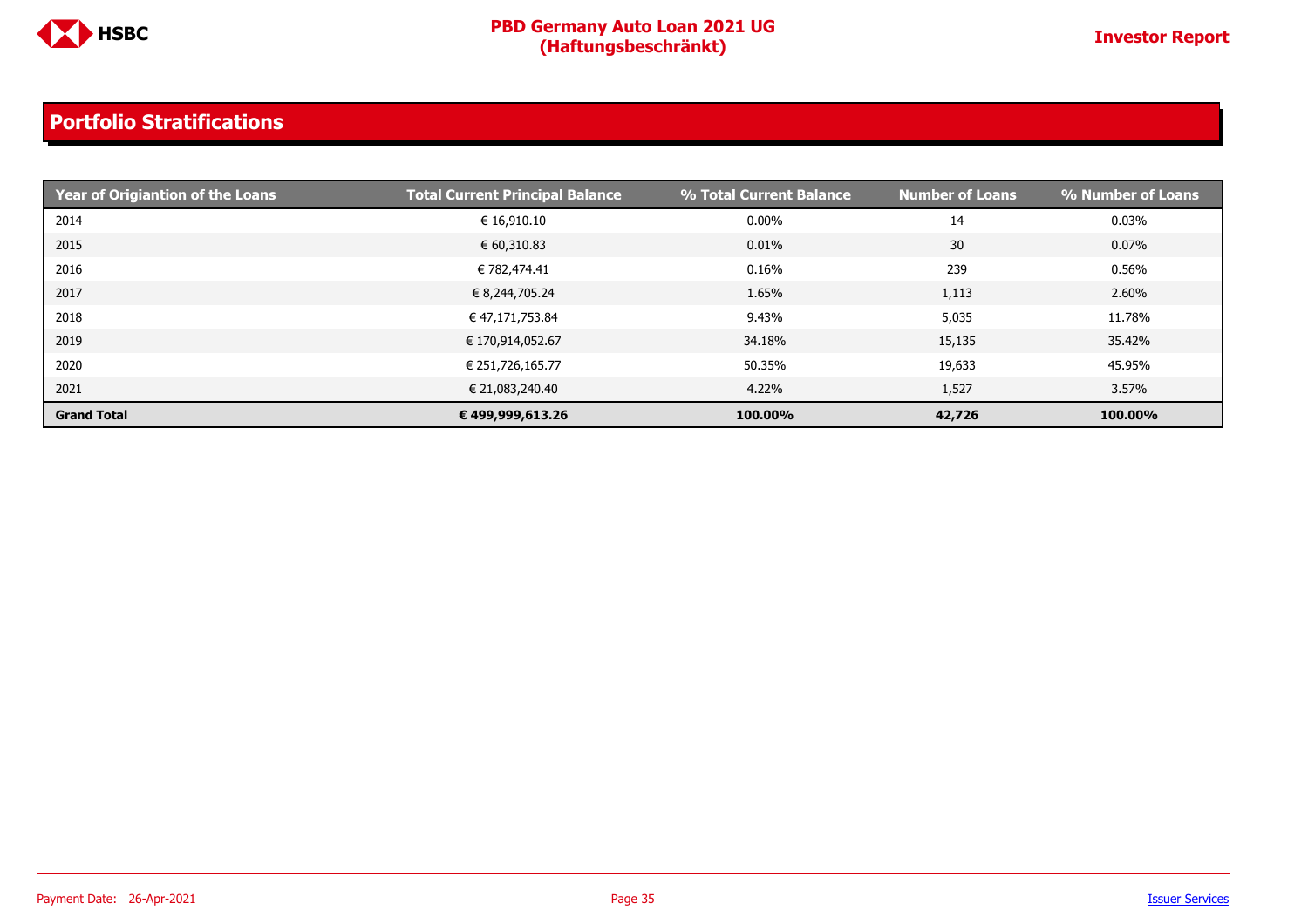

| <b>Borrower Initial Down Payment</b> | <b>Total Current Principal Balance</b> | % Total Current Balance | <b>Number of Loans</b> | % Number of Loans |
|--------------------------------------|----------------------------------------|-------------------------|------------------------|-------------------|
| $0.0000\% < 10.0000\%$               | € 192,640,684.58                       | 38.53%                  | 16,375                 | 38.33%            |
| $10.0000\% < 20.0000\%$              | € 147,526,614.21                       | 29.51%                  | 9,948                  | 23.28%            |
| $20.0000\% < 30.0000\%$              | € 82,112,527.15                        | 16.42%                  | 6,437                  | 15.07%            |
| $30.0000\% < 40.0000\%$              | € 41,165,935.37                        | 8.23%                   | 3,943                  | 9.23%             |
| $40.0000\% < 50.0000\%$              | € 19,546,982.55                        | 3.91%                   | 2,488                  | 5.82%             |
| $50.0000\% < 60.0000\%$              | € 10,315,982.39                        | 2.06%                   | 1,770                  | 4.14%             |
| $60.0000\% < 70.0000\%$              | € 4,579,615.67                         | 0.92%                   | 943                    | 2.21%             |
| $70.0000\% < 80.0000\%$              | € 1,639,156.50                         | 0.33%                   | 480                    | 1.12%             |
| $80.0000\% < 90.0000\%$              | € 352,807.90                           | 0.07%                   | 219                    | 0.51%             |
| $90.0000\% < 100.0000\%$             | € 119,306.94                           | 0.02%                   | 123                    | 0.29%             |
| <b>Grand Total</b>                   | € 499,999,613.26                       | 100.00%                 | 42,726                 | 100.00%           |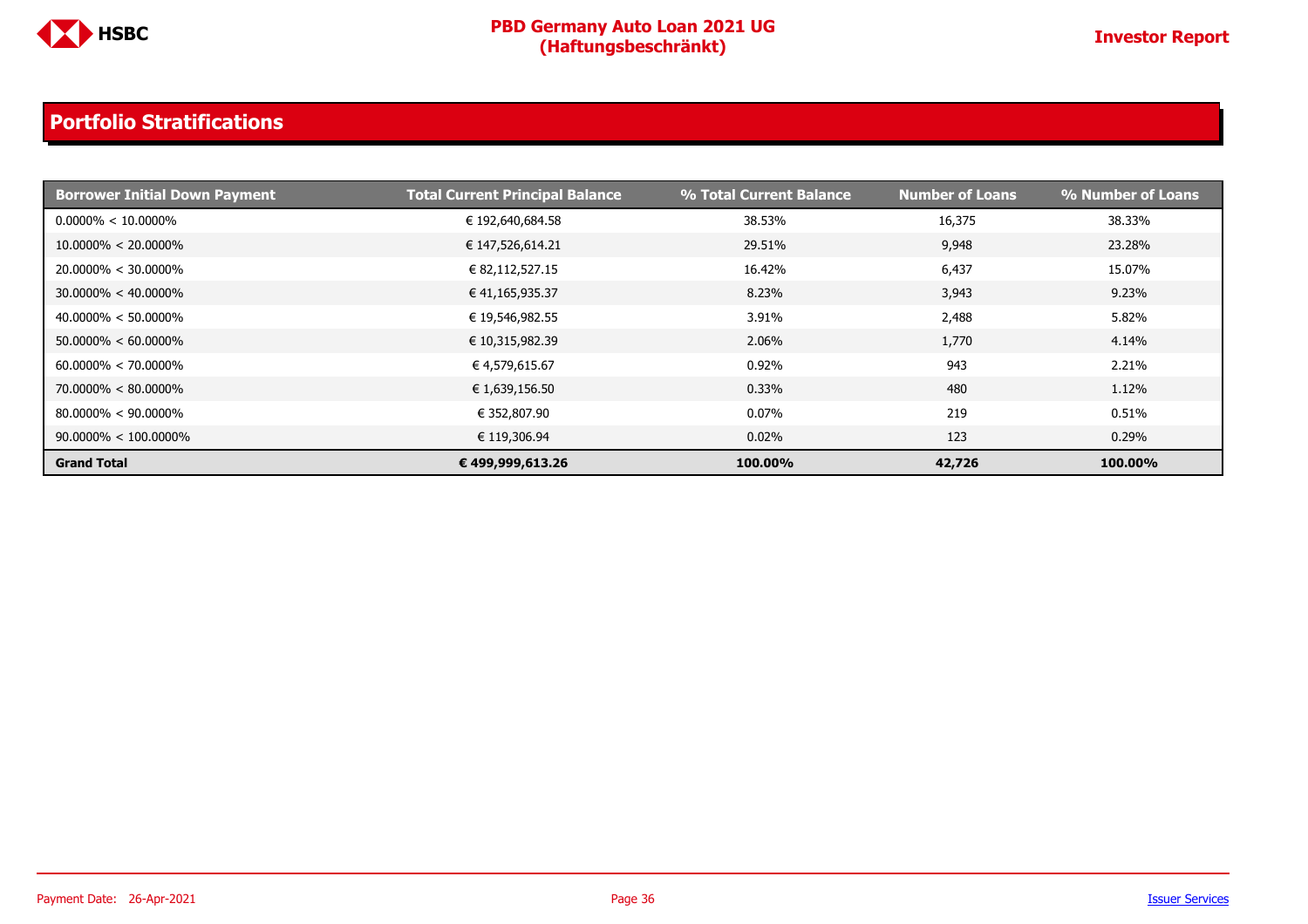

| <b>Original Loan to Value (%)</b> | <b>Total Current Principal Balance</b> | % Total Current Balance | <b>Number of Loans</b> | % Number of Loans |
|-----------------------------------|----------------------------------------|-------------------------|------------------------|-------------------|
| < 10.000000                       | € 117,664.63                           | 0.02%                   | 121                    | 0.28%             |
| 10.000000 < 20.000000             | € 335,976.44                           | 0.07%                   | 211                    | 0.49%             |
| 20.000000 < 30.000000             | € 1,653,135.50                         | 0.33%                   | 485                    | 1.14%             |
| 30.000000 < 40.000000             | € 4,494,896.20                         | 0.90%                   | 928                    | 2.17%             |
| 40.000000 < 50.000000             | € 10,013,120.59                        | 2.00%                   | 1,708                  | 4.00%             |
| 50.000000 < 60.000000             | € 19,583,517.04                        | 3.92%                   | 2,527                  | 5.91%             |
| 60.000000 < 70.000000             | € 41,268,299.13                        | 8.25%                   | 3,953                  | 9.25%             |
| 70.000000 < 80.000000             | € 81,323,958.43                        | 16.26%                  | 6,380                  | 14.93%            |
| 80.000000 < 90.000000             | € 148,243,977.88                       | 29.65%                  | 10,012                 | 23.43%            |
| 90.000000 < 100.000000            | € 41,372,735.34                        | 8.27%                   | 2,680                  | 6.27%             |
| $= 100.000000$                    | € 151,592,332.08                       | 30.32%                  | 13,721                 | 32.11%            |
| <b>Grand Total</b>                | € 499,999,613.26                       | 100.00%                 | 42,726                 | 100.00%           |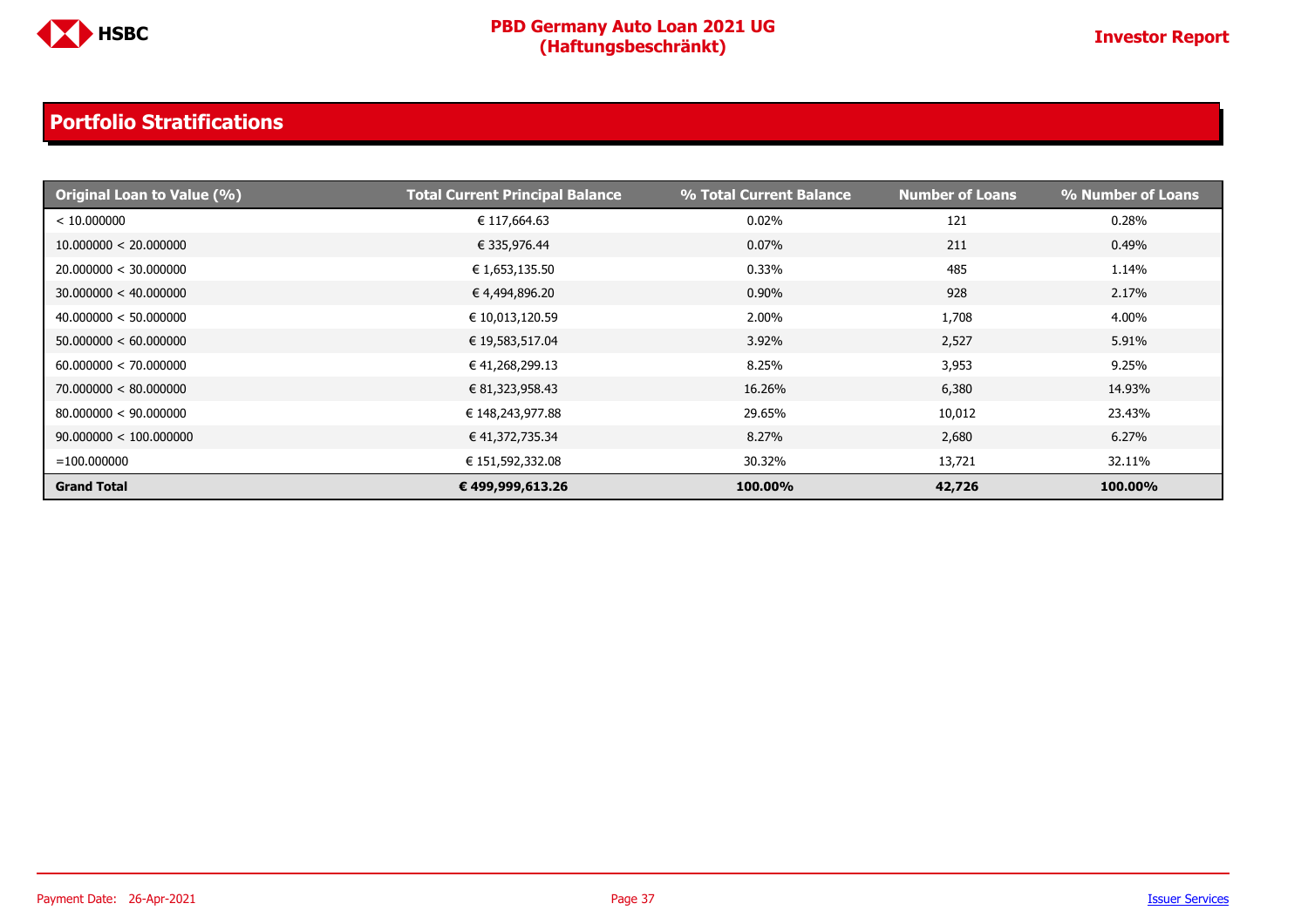

| <b>Region</b>        | <b>Total Current Principal Balance</b> | % Total Current Balance | <b>Number of Loans</b> | % Number of Loans |
|----------------------|----------------------------------------|-------------------------|------------------------|-------------------|
| Baden-Württemberg    | € 63,770,043.49                        | 12.75%                  | 5,502                  | 12.88%            |
| Bayern               | € 50,508,390.01                        | 10.10%                  | 4,314                  | 10.10%            |
| Berlin               | € 3,776,308.99                         | 0.76%                   | 294                    | 0.69%             |
| Brandenburg          | € 30,632,312.00                        | 6.13%                   | 2,495                  | 5.84%             |
| <b>Bremen</b>        | € 2,218,035.34                         | 0.44%                   | 200                    | 0.47%             |
| Hamburg              | € 1,123,284.97                         | 0.22%                   | 95                     | 0.22%             |
| Hessen               | € 51,551,235.61                        | 10.31%                  | 4,340                  | 10.16%            |
| Mecklenburg-Vorpomme | € 7,797,987.22                         | 1.56%                   | 630                    | 1.47%             |
| Niedersachsen        | € 33,739,276.72                        | 6.75%                   | 2,922                  | 6.84%             |
| Nordhein-Westfalen   | € 108,914,271.39                       | 21.78%                  | 9,346                  | 21.87%            |
| Rheinland-Pfalz      | € 31,785,134.37                        | 6.36%                   | 2,673                  | 6.26%             |
| Saarland             | € 19,775,686.25                        | 3.96%                   | 1,692                  | 3.96%             |
| Sachsen              | € 39,516,647.42                        | 7.90%                   | 3,558                  | 8.33%             |
| Sachsen-Anhalt       | € 13,394,461.68                        | 2.68%                   | 1,156                  | 2.71%             |
| Schleswig Holstein   | € 29,213,674.22                        | 5.84%                   | 2,490                  | 5.83%             |
| Thüringen            | € 12,282,863.58                        | 2.46%                   | 1,019                  | 2.38%             |
| <b>Grand Total</b>   | € 499,999,613.26                       | 100.00%                 | 42,726                 | 100.00%           |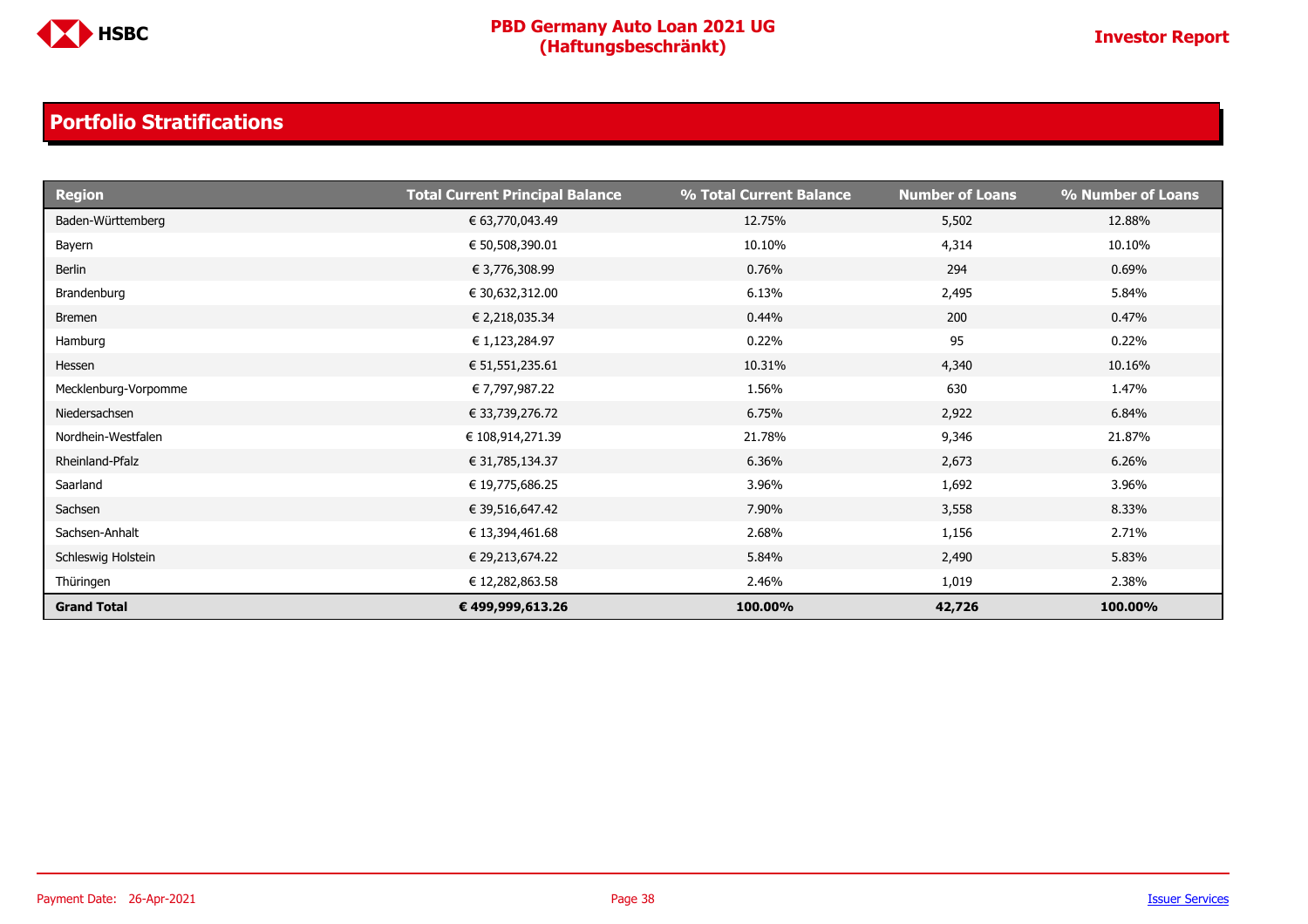

| <b>Car Makers</b>  | <b>Total Current Principal Balance</b> | % Total Current Balance | <b>Number of Loans</b> | % Number of Loans |
|--------------------|----------------------------------------|-------------------------|------------------------|-------------------|
| Citroen            | € 179,757,869.85                       | 35.95%                  | 16,851                 | 39.44%            |
| <b>DS</b>          | € 6,670,870.56                         | 1.33%                   | 376                    | 0.88%             |
| Others             | € 15,899,992.05                        | 3.18%                   | 1,846                  | 4.32%             |
| Peugeot            | € 297,670,880.80                       | 59.53%                  | 23,653                 | 55.36%            |
| <b>Grand Total</b> | € 499,999,613.26                       | 100.00%                 | 42,726                 | 100.00%           |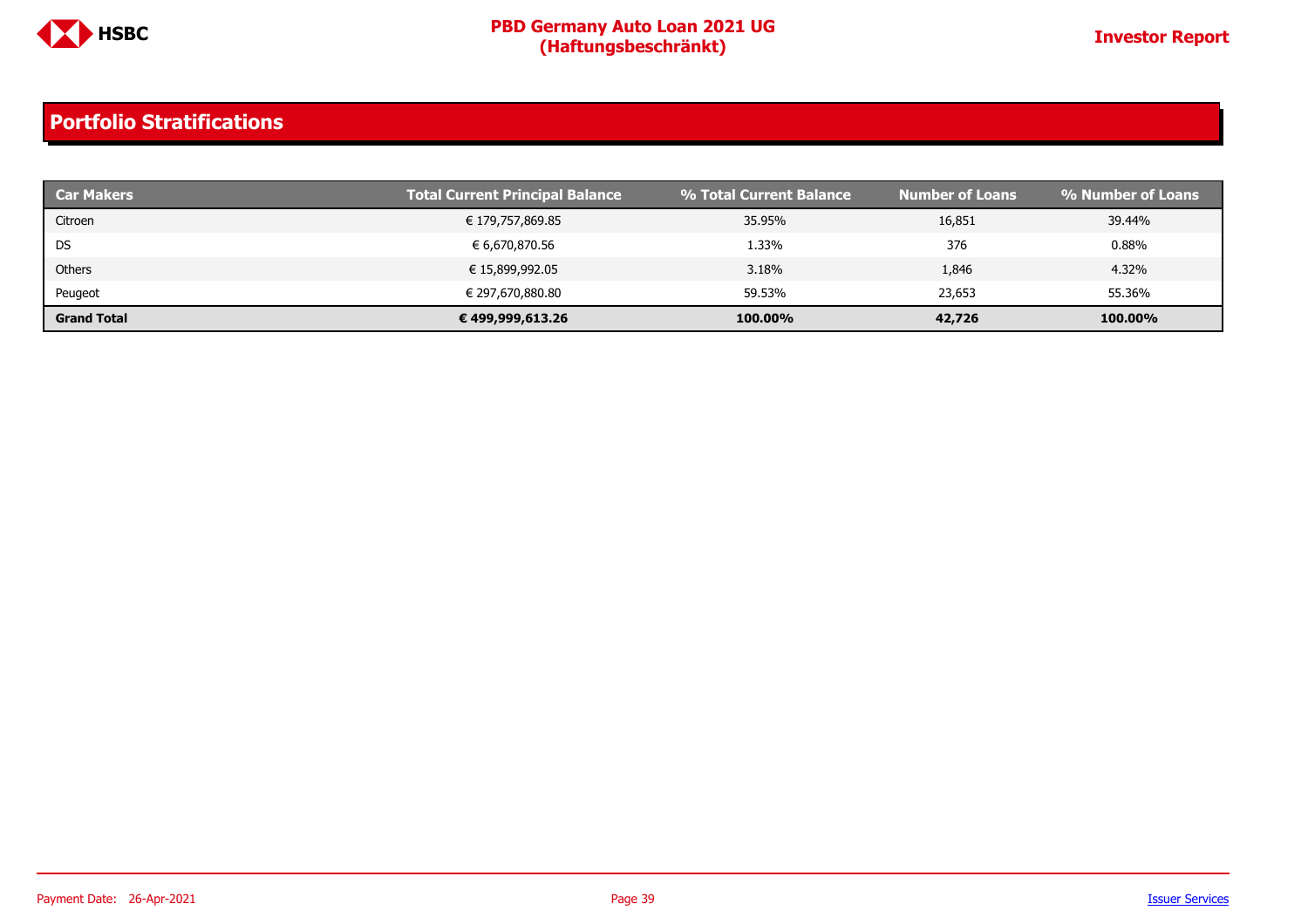

| <b>Fuel Type</b>   | <b>Total Current Principal Balance</b> | % Total Current Balance | <b>Number of Loans</b> | % Number of Loans |
|--------------------|----------------------------------------|-------------------------|------------------------|-------------------|
| <b>Diesel</b>      | € 272,985,091.77                       | 54.60%                  | 21,018                 | 49.19%            |
| Electric           | € 5,100,214.70                         | 1.02%                   | 272                    | 0.64%             |
| Hybrid             | € 10,302,540.84                        | 2.06%                   | 525                    | 1.23%             |
| No Data            | € 2,848,850.16                         | 0.57%                   | 235                    | 0.55%             |
| Petrol             | € 208,762,915.79                       | 41.75%                  | 20,676                 | 48.39%            |
| <b>Grand Total</b> | € 499,999,613.26                       | 100.00%                 | 42,726                 | 100.00%           |